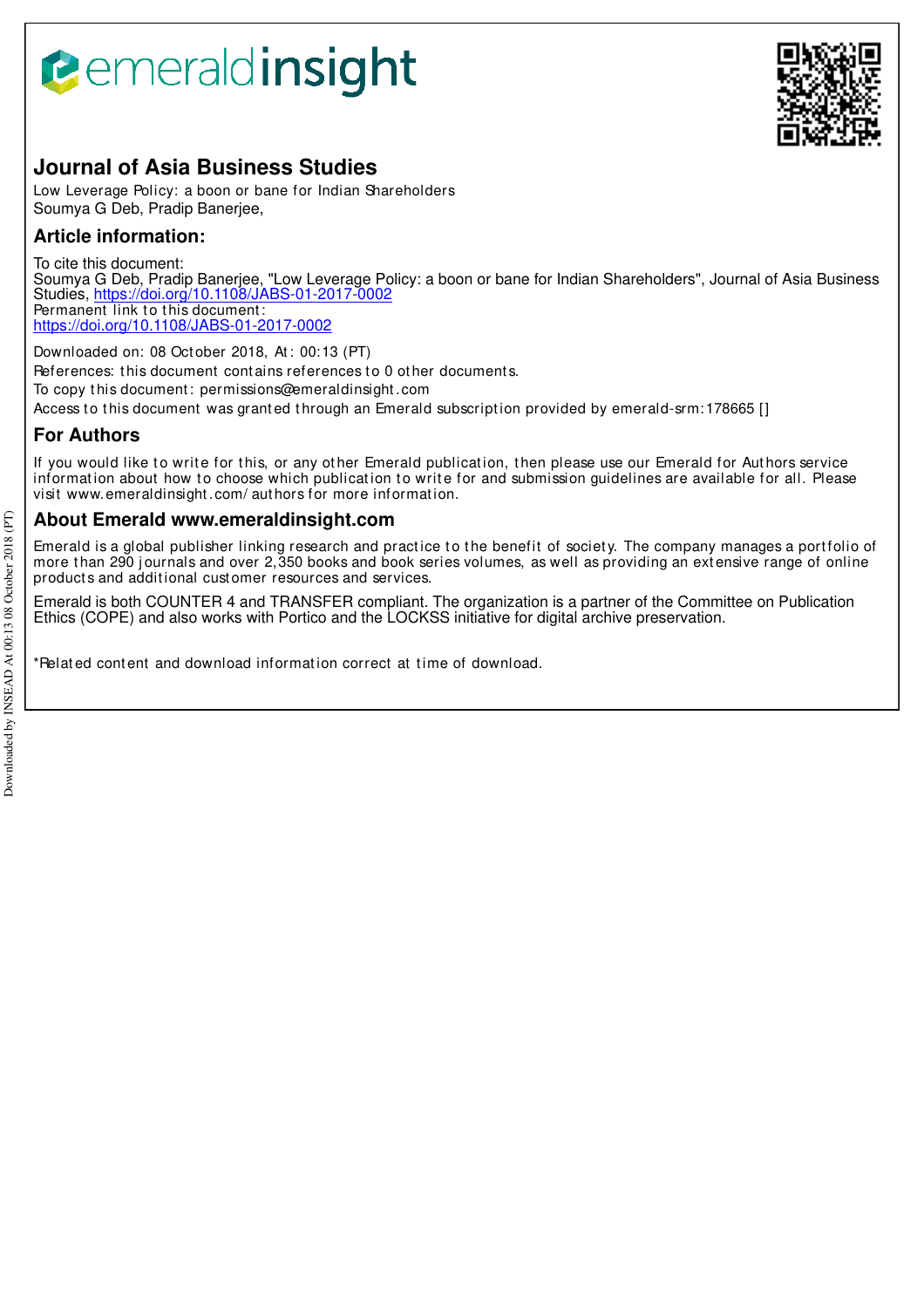#### **Low Leverage Policy: a boon or bane for Indian Shareholders**

#### **1. Introduction**

This paper studies, whether a low leverage policy can create incremental value for shareholders of Indian firms. We do this by looking at the relative performance of all Indian firms that followed an almost-zero-leverage (AZL henceforth) policy during the period from 1998- 2014, vis-à-vis their leveraged peers from the same industry. We specifically try and answer the following questions: Do Indian managers create incremental value for their shareholders by following a low leverage policy, regarding enhanced stock market performance? If yes, what could be the possible reasons for such superior performance? Is it merely due to positive investor perception about potential benefits of a debt-free balance sheet, or are there other plausible reasons? Are these visible patterns in firm performance post being AZL, if any, contingent on factors like nature of the industry or market swings?

Finance theory highlights that debt can have both positive and negative impacts on the prospects of a firm. There are potential benefits of debt, like interest-tax-shield and enhancement of returnon-equity (ROE) (Modigliani Miller, 1958, 1963: MM henceforth). External debt financing also serves as a disciplining device for managers because if a firm fails in servicing debt properly, the debt holders may force it to liquidation (Harris and Raviv, 1990). Hence following a very conservative debt policy can sometimes be detrimental to shareholder's interest. However, beyond a certain level, fixed interest and principal commitments of debt can hurt the ability of a firm to operate freely and effectively. Debt beyond an optimal level can cause a default on interest or principal payments, leading to financial distress or even bankruptcy. It may cause a 'debt overhang' problem (Myers, 1977) or limit the ability of a firm to take up new investment

This is a pre-print of a paper and is subject to change before publication. This pre-print is made available with the understanding that it will not be reproduced or stored in a retrieval system without the permission of Emerald Publishing Limited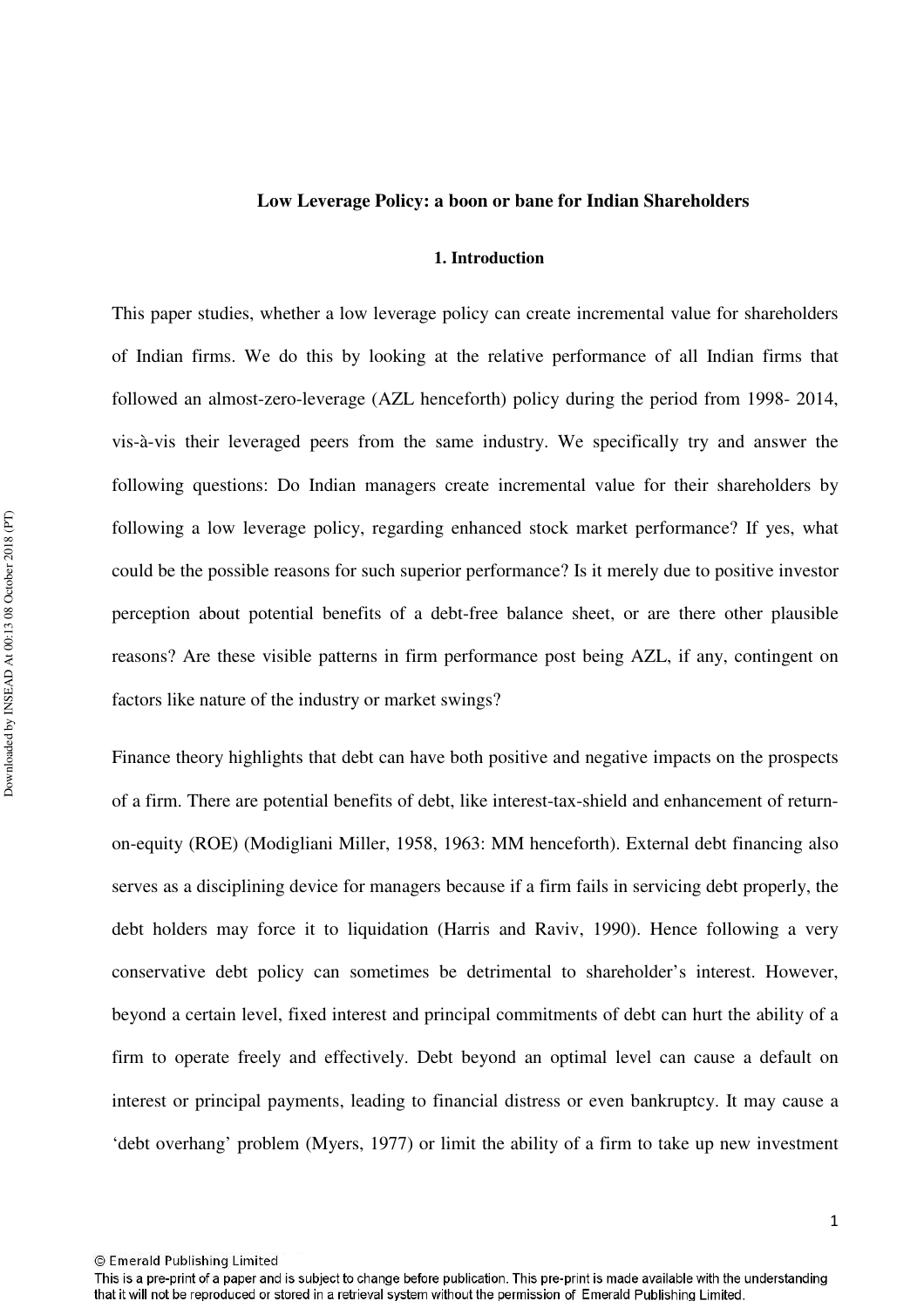projects with positive NPV. It may reduce the ability of a firm to pay dividends as most of the surplus cash is utilized to servicing debt. Debt also implies increased volatility of net cash flows to shareholders. From a signaling perspective, low debt in the balance sheet typically implies that the firm is expecting to generate a lot of surplus cash internally to maintain its growth prospects, thus commanding enhanced financial flexibility and increased debt capacity. Given both positive and negative perceptions about debt as mentioned above, some finance theories generally advocate usage of an 'optimum' amount of debt (MM, 1963) while others oppose that concept (Myers, 1977;<sup>1</sup> Myers & Majluf, 1984<sup>2</sup>).

The issue addressed in this study is however not to explore the reasons why firms might choose to follow a low-leverage policy in the Indian context. We explore, whether a sizeable number of Indian firms, which do follow an AZL policy, actually create incremental value for their shareholders. The question is particularly interesting in current Indian context because of the following reasons: First, the cost of debt in India is pretty high compared to developed nations, though it is somewhat comparable to the rates prevailing in some of the other BRICS and emerging countries. (See Appendix 1). At the same time, corporate tax rate in India is one of the highest among Asian countries and also much higher compared to the world average (See Appendix 2). This implies that a significant interest-tax-shield can be exploited by Indian firms for their shareholders, particularly for profitable firms. Following an AZL policy seems to be suboptimal in this context and should be manifested through a negative impact on stock market

© Emerald Publishing Limited

 $\overline{\phantom{0}}$ 

<sup>&</sup>lt;sup>1</sup>Myres (1977) posit that issue of risky debt is inversely related to the present market value of a firm. Considering growth opportunity as a real option, the value of discretionary future investments depend on such real option. Issuance of debt attempts a suboptimal investment strategy for growth firms.

<sup>&</sup>lt;sup>2</sup>Myers &Majluf (1984), propose the famous 'Pecking Order Theory' which hypothesizes preferential ranking of internal funds over external financing sources like debt and equity, due to information asymmetry between managers and investors.

This is a pre-print of a paper and is subject to change before publication. This pre-print is made available with the understanding that it will not be reproduced or stored in a retrieval system without the permission of Emerald Publishing Limited.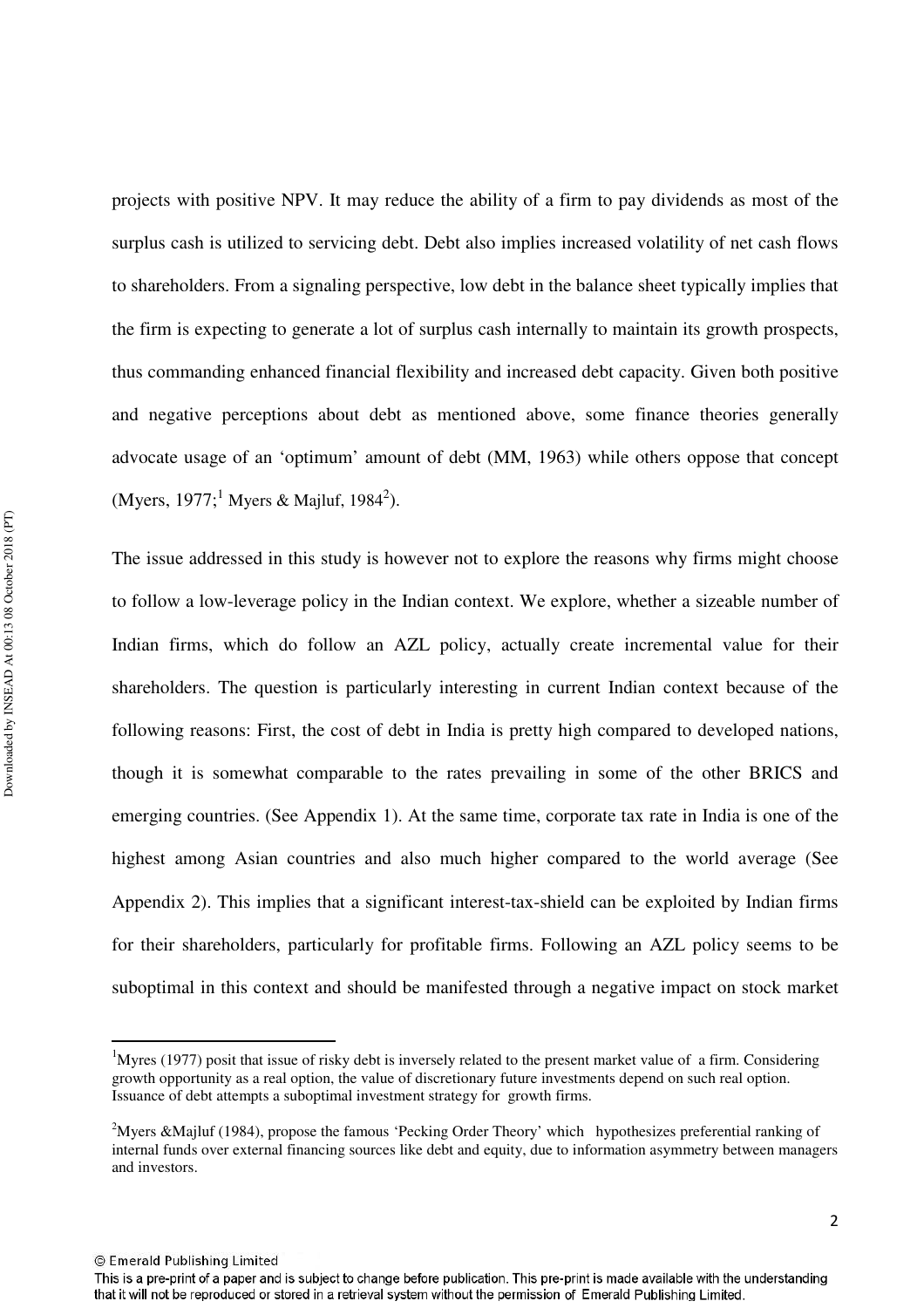performance of such firms. Second, shareholding pattern in India is marked by the presence of a large number of family-owned firms<sup>3</sup> having a few large promoter shareholders. These large insider shareholders typically are involved in operating and strategic decision making by the firm. So what prompts them to adopt an AZL policy, despite the presence of a lucrative taxshield, and whether such a policy is successful in the long run, becomes a relevant question. The question becomes even more interesting because research in other Asian countries in recent times show that majority of firms in Asian countries are also family controlled (Claessens et. al.,2000). However extant research (Yasser and Mamun, 2015, for Pakistan for example) shows no significant association between ownership concentration and firm performance.

India is one of the largest and fastest growing economies in Asia, inferences from Indian market on this issue should provide interesting and relevant insights for most stakeholders in Asian and emerging markets in general. Third, most banks in India, are currently sitting on an enormous amount of deployable fund and are desperately looking forward to lending opportunities. What factors influence some Indian firms to adopt an AZL policy, and to what extent that strategy is successful, can be of particular interest for them.

We believe the relevance of findings of this study shall not remain limited to India only. Gupta et.al., (2012) identify 10 cultural clusters across 61 nations using data collected on cultural values and beliefs. In their paper, they highlight two broad clusters into which most Asian nations can be included: Confucian Asia (including Taiwan, Singapore, Hong Kong, South Korea, China and Japan) and Southern Asia (including India, Indonesia, Philippines, Malaysia, Thailand, Iran). The basis of this clustering is mostly intercultural similarities and differences. In

 $\overline{a}$ 

<sup>&</sup>lt;sup>3</sup> India has one of the highest percentage of family owned firms (about two-third) (source: http://www.bime.com/main.php?id= $55153$ &t=1)

<sup>©</sup> Emerald Publishing Limited

This is a pre-print of a paper and is subject to change before publication. This pre-print is made available with the understanding that it will not be reproduced or stored in a retrieval system without the permission of Emerald Publishing Limited.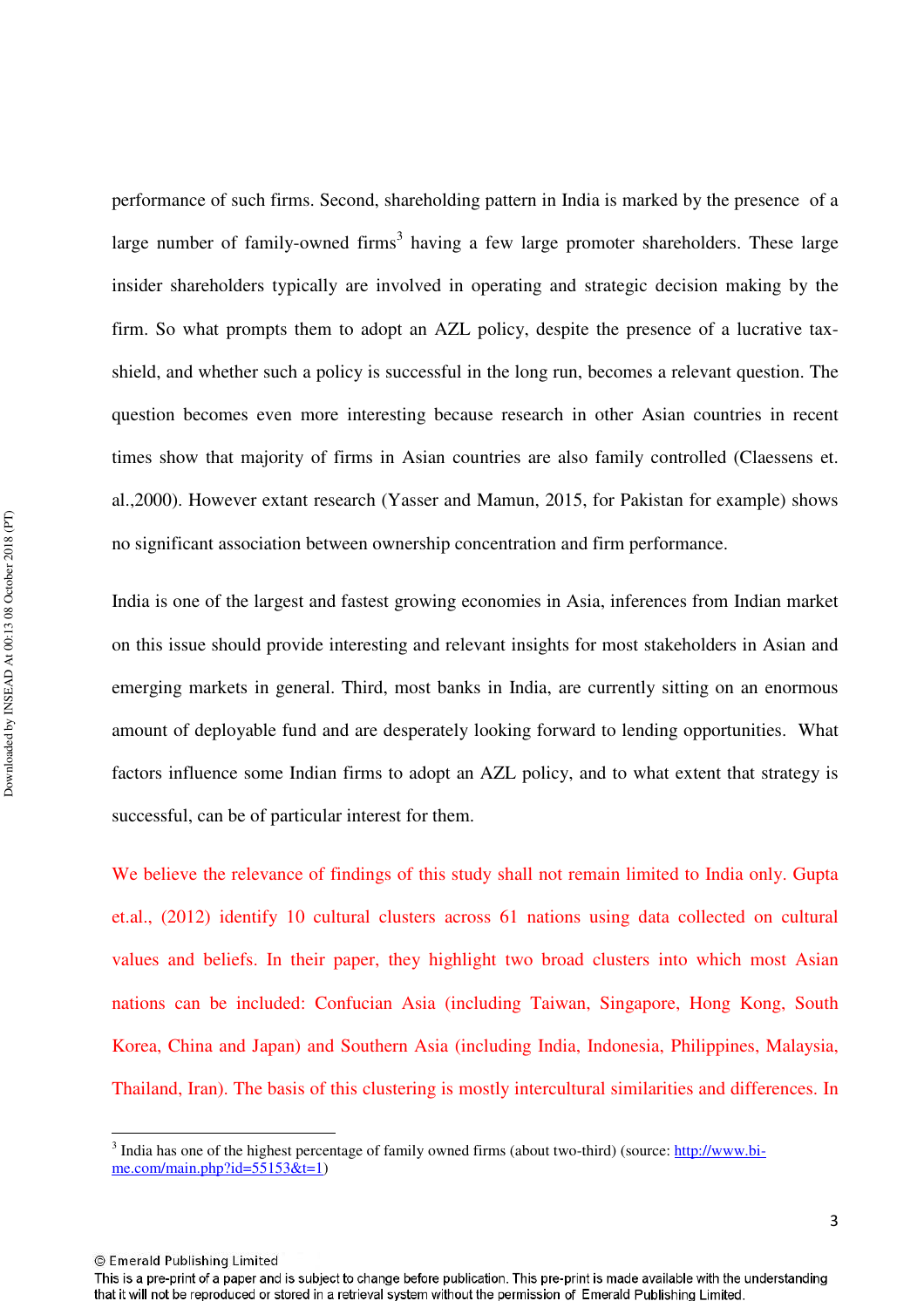the similar line Tung, (2014) shows that there is a tremendous cultural diversity across Asian countries and also significant variations of culture within a given country. The point we try to highlight here is that, though our study is based on Indian data, the findings of this study should also be relevant to a broad array of other Asian markets, given their researched similarities in cultural values, market microstructure, regulatory environment, tax-structure, investor perception and awareness.

 As mentioned before, adopting an AZL policy in Indian context could be suboptimal given a lucrative tax-shield along with the availability of large deployable funds with the banking sector. However, contrary to this expectation, we find opposite evidence, in this study. With a sample of 289 Indian firms which adopted an AZL policy during various years between 1998 to 2014, we show, that an AZL policy, typically translates into significantly superior equity market performance vis-à-vis their leveraged peers from the same industry. This is particularly true for firms which initiate an AZL policy during market downturns. We also find that this superior equity market performance is not merely due to a positive investor perception about potential benefits of a robust debt free balance sheet. Our results indicate that AZL firms also exhibit marginally higher business risk and significantly superior operating performance post being low leverage vis-à-vis their leveraged counterparts. Based on these results we conclude that the managers in the AZL firms, take full advantage of increased financial flexibility available with them, venture into riskier but more rewarding investment avenues, and create incremental value for their shareholders.

Our principal findings are both similar and contrary to some previous works in this context. Our results are in line with Lee and Moon (2011) who also report superior long-term performance of zero-leverage firms. However, are findings are contrasting to findings by Davos et al (2012),

<sup>©</sup> Emerald Publishing Limited

This is a pre-print of a paper and is subject to change before publication. This pre-print is made available with the understanding that it will not be reproduced or stored in a retrieval system without the permission of Emerald Publishing Limited.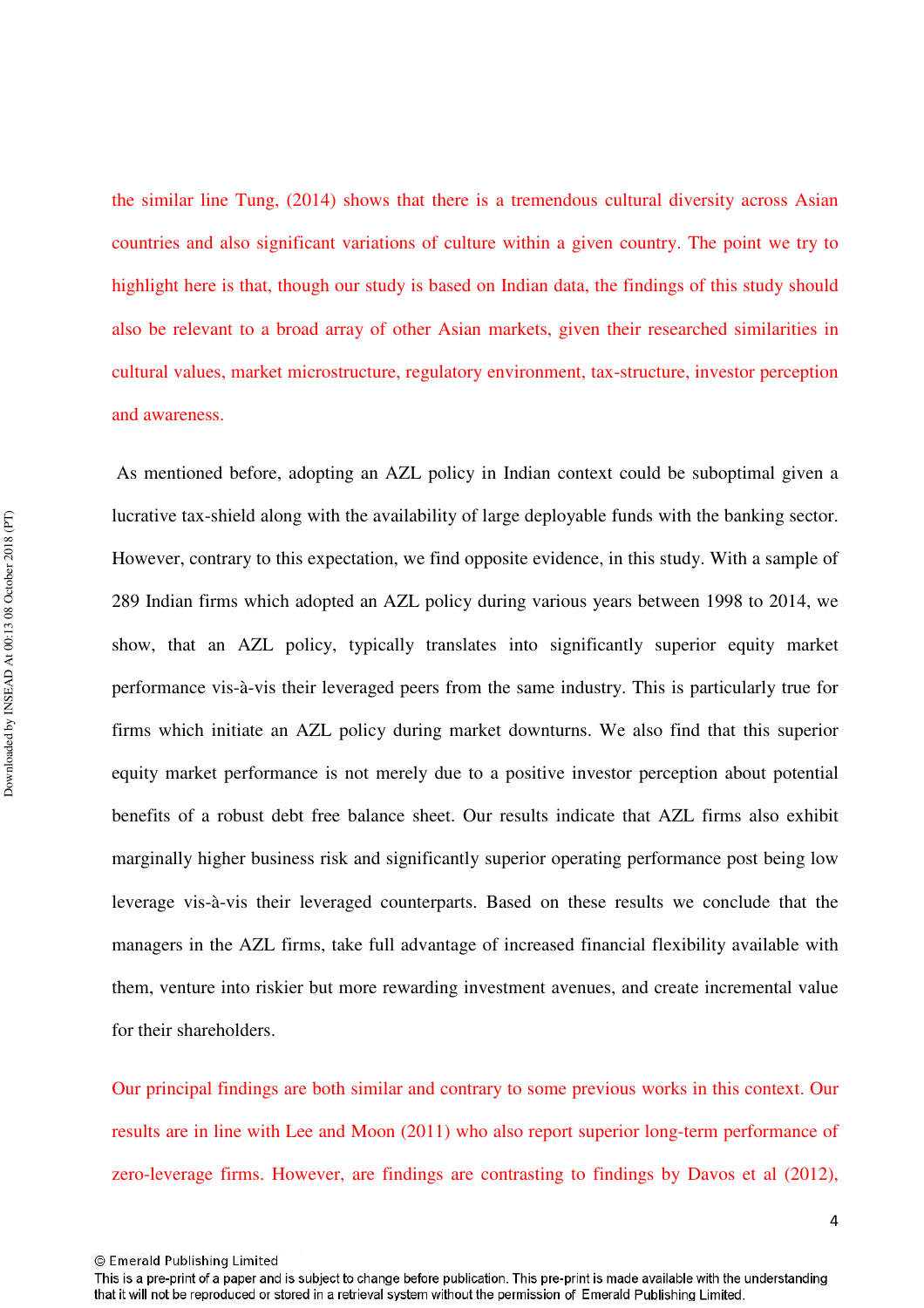Dang (2012), Byoun and Xu (2013), who show that the zero-leverage firms tend to be smaller and exhibit low book-to-market ratios. Bessler et al. (2013) find that most of the zero leverage firms are financially constrained, relatively younger, less profitable and riskier as compared to their leveraged counterparts, whereas we find that most of the AZL firms are relatively older as compared to a set of their peer group of leveraged firms. Lambrecht and Pawlina (2013), show that the zero-leverage phenomenon is typically associated with the industries where human capital is intensively used, whereas we find no such evidence in this study.

The principal contributions of the study can be identified as follows:

i) Most previous studies (Jensen and Meckling, 1976; Bhandari,1988; Baysinger and Hoskinsson,1989; Penman et al,2007, Zaher, 2010; Lee and Moon,2011) restrict the scope of their works to studying only the performance of firms post being low leverage. We augment that premise and try and explore possible reasons causing particular patterns in the performance of the low leverage firms.

ii) A majority of the previous research (Zaher, 2010; and Lee and Moon,2011) restrict measuring only equity market performance of low leverage firms. We extend that by looking not only at equity market performance but also at operating performance of these firms and explore such performances during an extended window of +/- 2 years around the year of adoption of an AZL policy, to identify the impact of the policy in the long run.

iii) We bring in a new dimension to the issue, by exploring whether the visible performance patterns are similar across time or whether such patterns vary across different market cycles. We do this by repeating our full sample analysis over sub-samples of AZL firms based on

© Emerald Publishing Limited

5

This is a pre-print of a paper and is subject to change before publication. This pre-print is made available with the understanding that it will not be reproduced or stored in a retrieval system without the permission of Emerald Publishing Limited.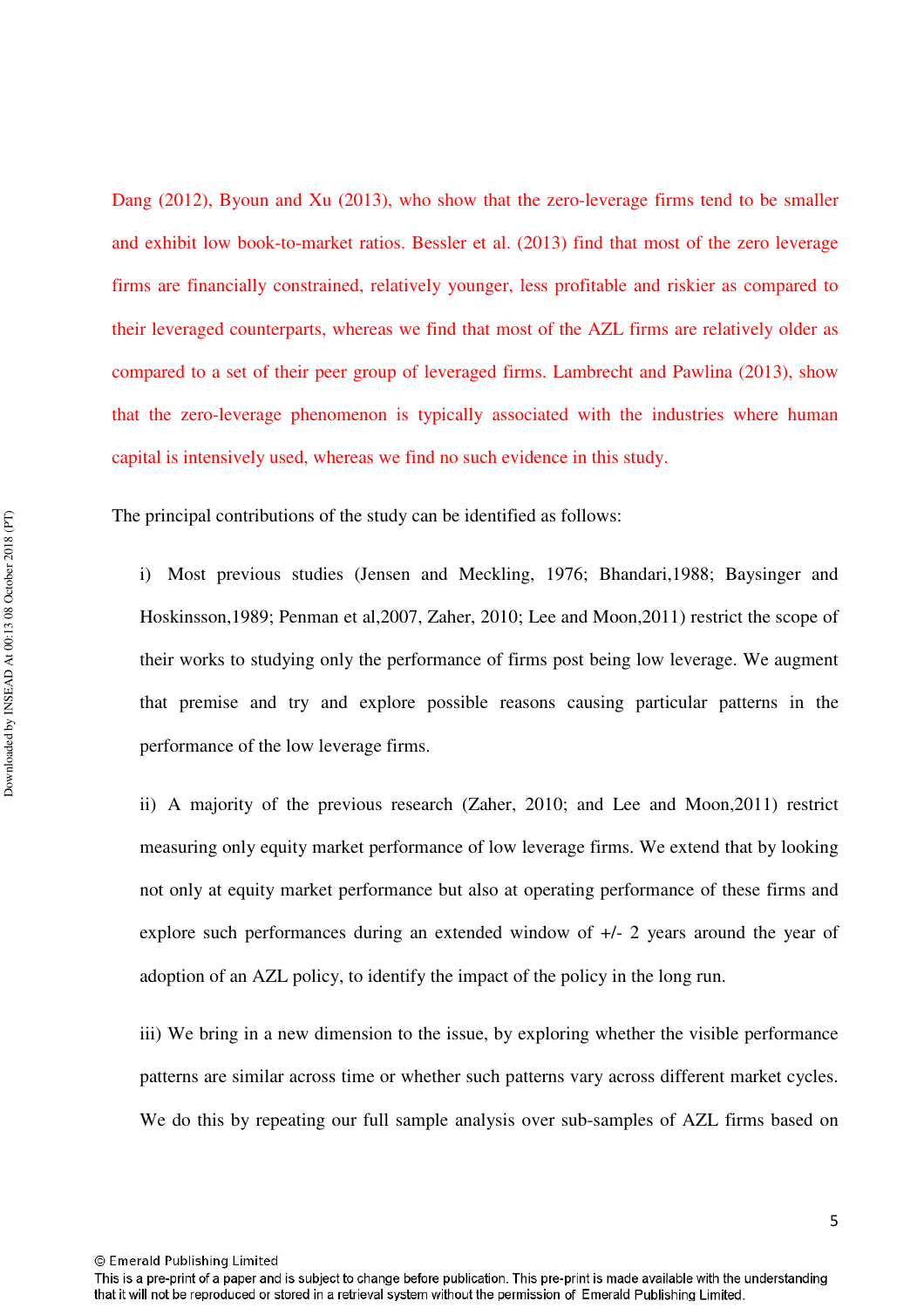their point of adoption of the strategy during different market swings of boom and bear periods.

iv) While the sample of low leverage firms in most previous studies (Strebulaev and Yang, 2006) consists of firms which are debt free in a given year, we consider firms which have been AZL for at least two consecutive years: the current and the previous year. This is to include firms for which low-leverage policy is a deliberate long-term policy and not a temporary diversion.

v) We explore possible reasons for superior/inferior equity market performance of lowleverage firms by looking at changes in their business risk levels measured by asset-beta post adoption of a low leverage strategy.

vi) We substantiate our findings, by a series of robustness tests.

To the best of our knowledge such detailed work has been yet being done on this important issue in Indian context where a combination of high cost of debt with high corporate-tax-rate apparently demands a judicious mix of debt in capital structure We believe, our findings can have significant implications for all stakeholders in equity markets for India in particular and emerging markets in general. The remaining portion of the paper is organized as follows. Section 2 discusses relevant literature, Section 3 talks about the data used for the study, Section 4 discusses the methodology adopted, Section 5 presents the results and inferences while Section 6 concludes the study, followed by references and tables.

#### **2: Literature review**

## **2.1. Debt ratio across time**:

This is a pre-print of a paper and is subject to change before publication. This pre-print is made available with the understanding that it will not be reproduced or stored in a retrieval system without the permission of Emerald Publishing Limited.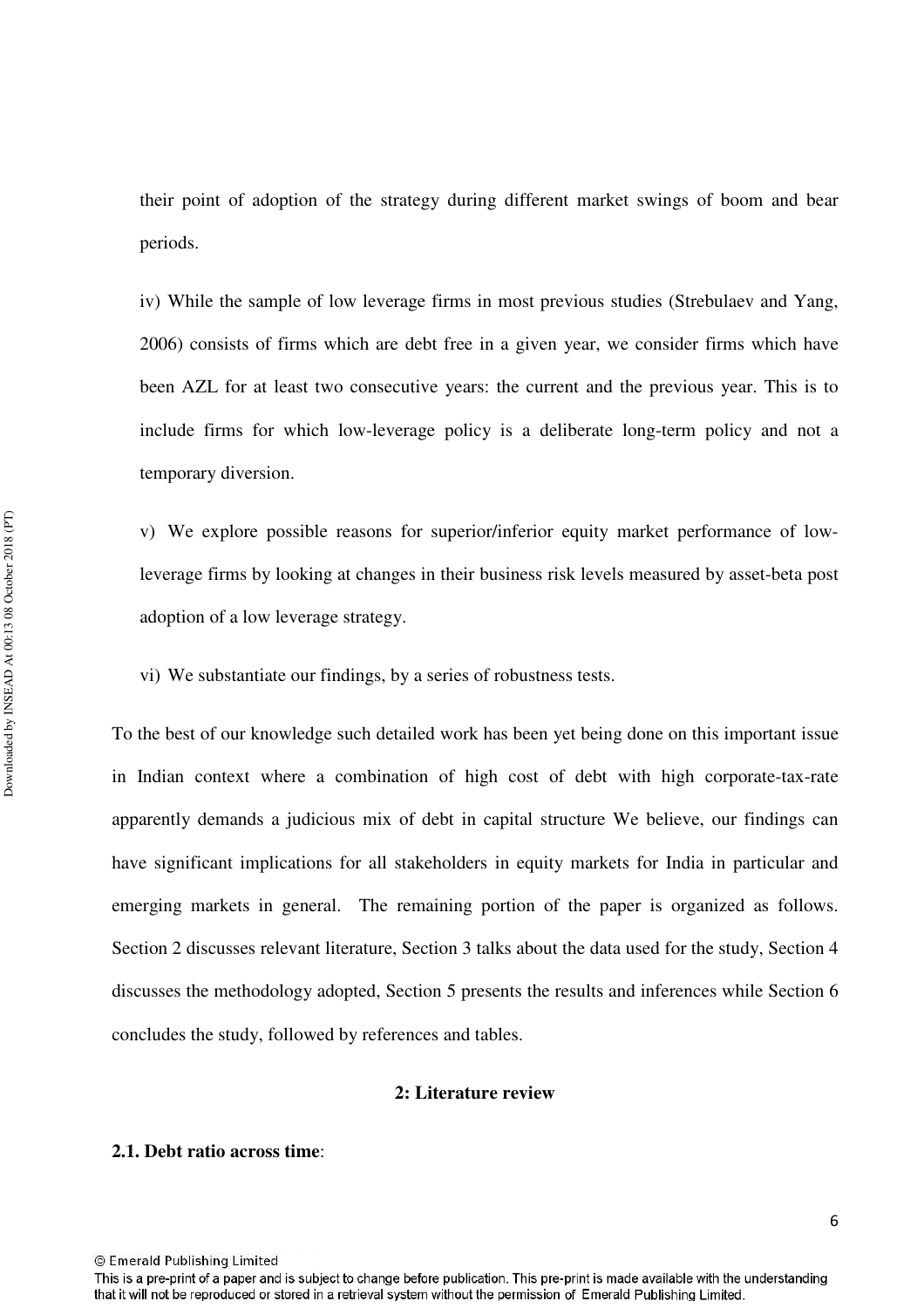The issue of 'how much debt financing is appropriate or optimal for firms' puzzled researchers since the legendary work of MM (1958,1963). MM highlight the tax shield advantage of debt financing and argue that the value of a firm is supposed to increase with debt financing up to an optimal level of debt. Historically, some empirical studies, particularly in US context show increase of leverage ratio over time. Graham et.al (2015) show that this ratio is low and stable during 1920 to 1945, but increases three folds between 1945 to 1970. DeAngelo and Roll (2015), also show an increase in leverage and decrease in the proportion of conservatively levered firms in the post-1950s. In recent times, however, most empirical evidence show that firms choose relatively lower leverage ratios as compared to what is suggested to be 'optimal' in theory (Graham, 2000). Goldstein et al. (2001) explain this by considering plausible economic forces that would drive the optimal leverage ratio down.

Strebulaev and Yang (2013), Custodio et al. (2013) further substantiate this and show that the proportion of debt-free firms is steadily increasing in recent years across all industries. Taking a very large dataset from 73 countries between 1990 to 2010, Ghoul et al. (2017) show that following a zero-debt policy is a global phenomenon and the trend is increasing. They also show that national culture has a role to play in deciding the debt level of a firm. Bessler et al. (2013), on the other hand, show that only small proportion of firms around the world deliberately maintains the zero-debt policy primarily in the short run with the objective of acquiring enhanced financial flexibility.

#### 2.2 **Explaining low debt puzzle**:

This is a pre-print of a paper and is subject to change before publication. This pre-print is made available with the understanding that it will not be reproduced or stored in a retrieval system without the permission of Emerald Publishing Limited.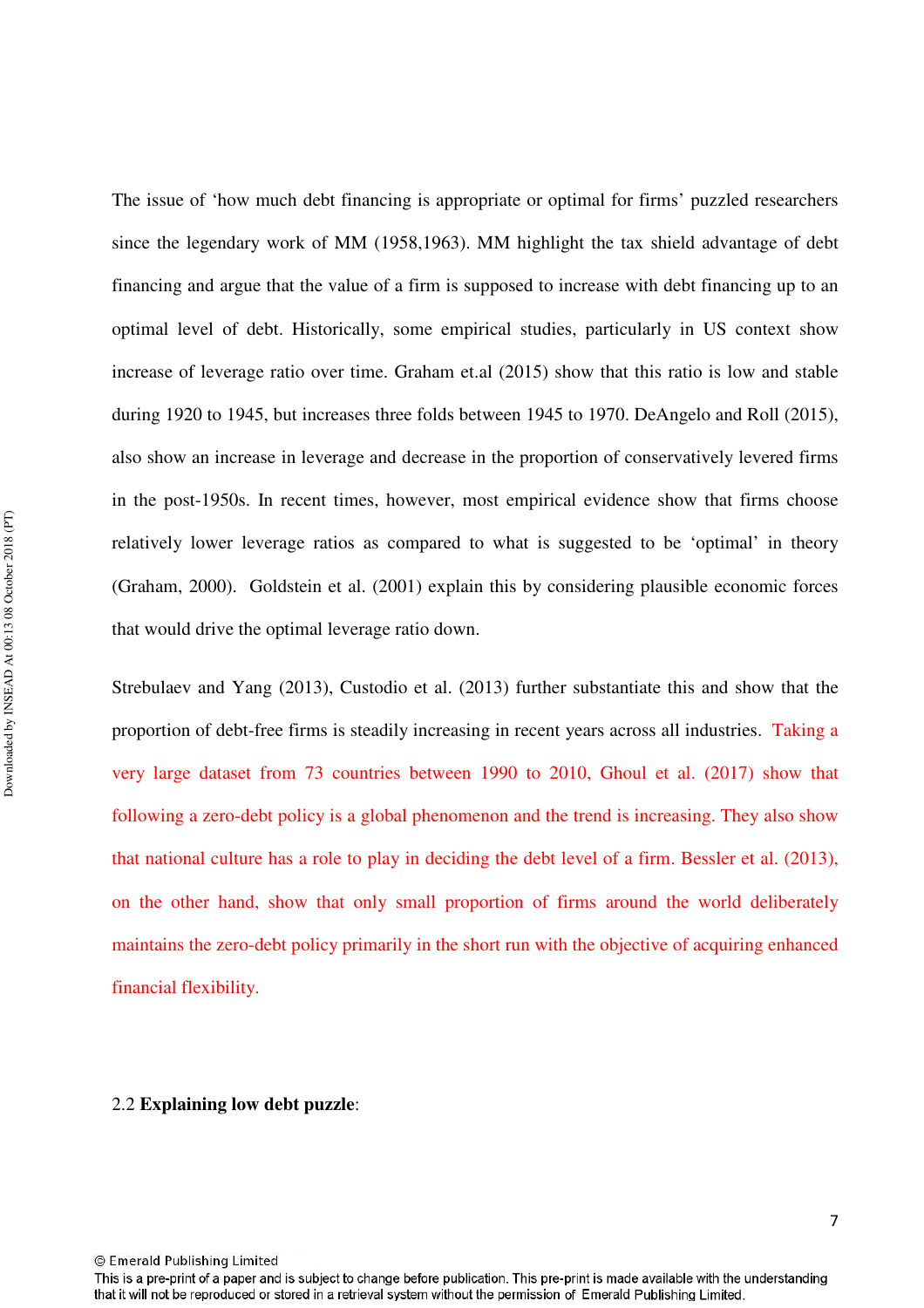Kraus& Litzenberger (1973), posit that firms tend to prefer low levels of debt to minimize potential costs of financial distress and bankruptcy. These financial distress concerns are likely to be most relevant to firms with poor performance who find difficulty in servicing debt. Also, firms with low debt - tax - shields (Graham, 2000) and high non-debt- tax - shields (DeAngelo & Masulis, 1980) should have little incentive to lever up. Pecking-order theory (Myers, 1984; Myers & Majluf, 1984) offers another potential explanation for the low-leverage phenomenon. It posits that retained earnings are preferred by firms over debt financing and equity is typically the last resort of financing for most firms. Hence, profitable firms with large cash flows do not need to raise debt as they can use their internal funds to finance new investment opportunities and remain debt free. Myers (1984) also suggest a 'modified' version of the pecking order theory which argues that firms exceeding their debt capacity may prefer equity to debt due to the cost of financial distress. Devos et.al (2012), proposes the 'financial constraint' explanation for a low leverage policy. This hypothesis argues that the amount of debt in a firm's capital structure is determined to a great extent by the firm's size, age and ability to access the debt markets and raise money without significant transaction cost and frictions. Empirical studies indeed show that firms with limited access to public bond markets tend to have less debt in their capital structure (Faulkender and Petersen, 2006). Some firms are just too risky or too small to obtain a bank loan or issue bonds and they must turn to equity financing by compulsion (Bolton & Feixas, 2000). Hence, the zero debt or almost zero debt capital structure is a consequence of constrained firms facing debt rationing from lenders. Korajczyk & Levy (2003) propose the 'macroeconomic condition hypothesis' and posit that firms may use debt financing conservatively under macroeconomic conditions that are not conducive to borrowing. The reason for this is that, in an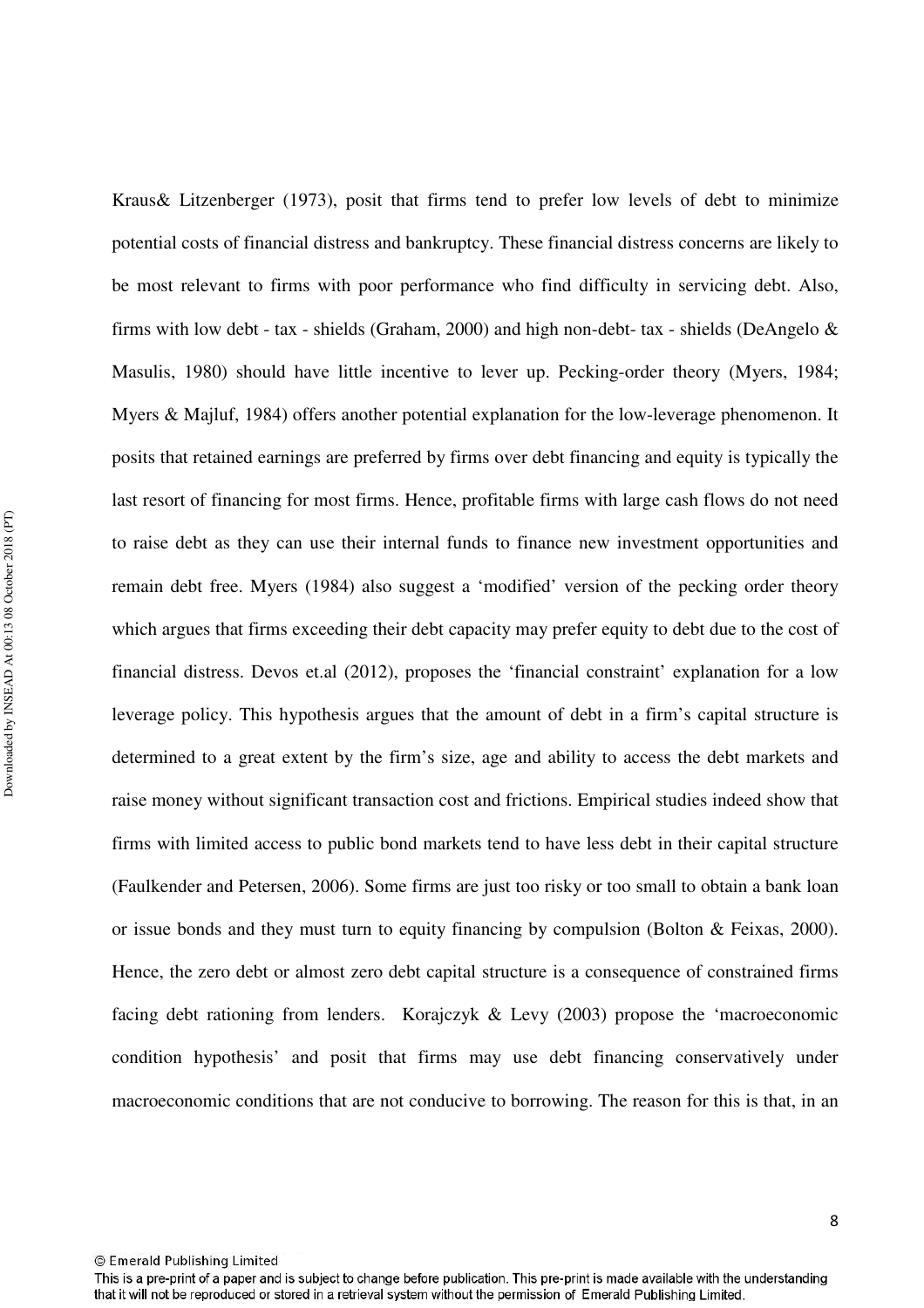economic downturn, firms use little debt, as its net worth and collateral value drops (Bernanke & Gertler, 1989).

#### **2.3 Impact of the proportion of debt on firm performance**:

A large group of studies explores a different issue: the impact of leverage on firm performance. Ross (1977) posit that leverage should have a non-neutral impact on firm performance because a firm with better prospects can issue more debt than one with lower prospects because the issue of debt by the latter should be having a higher probability of default and bankruptcy. Jensen and Meckling (1976) argue that in a scenario where an entrepreneur has limited resources; given a choice between debt and equity, he would choose debt only if the prospects are superior as that would enhance the incentive of the entrepreneur. Therefore, firms with relatively more leverage should be more profitable in general. Grossman and Hart (1986), Jensen (1986), suggest that debt has an important monitoring role to play and higher levels of debt should have a direct association with higher performance level. A series of counter arguments are also prevalent in extant literature, which posits that higher leverage is associated with declines in long-term performance. Smith and Warner (1979), argue that debt holders are typically more risk averse and they would force managers to abandon risky projects and cut back on R & D expenditures. There is, in fact, evidence in the literature that suggests a negative relationship between  $R \& D$ investment and long-term debt (Baysinger and Hoskinsson,1989). Leverage can, therefore, be associated with a decline in a firm's innovativeness resulting in worsening of long-term performance. Only a handful of studies so far have looked into the market performance of low leverage firms exclusively. Zaher (2010) reports superior performance of a portfolio of debt free firms compared to a portfolio of leverage counterparts. Lee and Moon (2011) also report that debt free firms perform better over a long run based on Fama French–three factor and Carhart

<sup>©</sup> Emerald Publishing Limited

This is a pre-print of a paper and is subject to change before publication. This pre-print is made available with the understanding that it will not be reproduced or stored in a retrieval system without the permission of Emerald Publishing Limited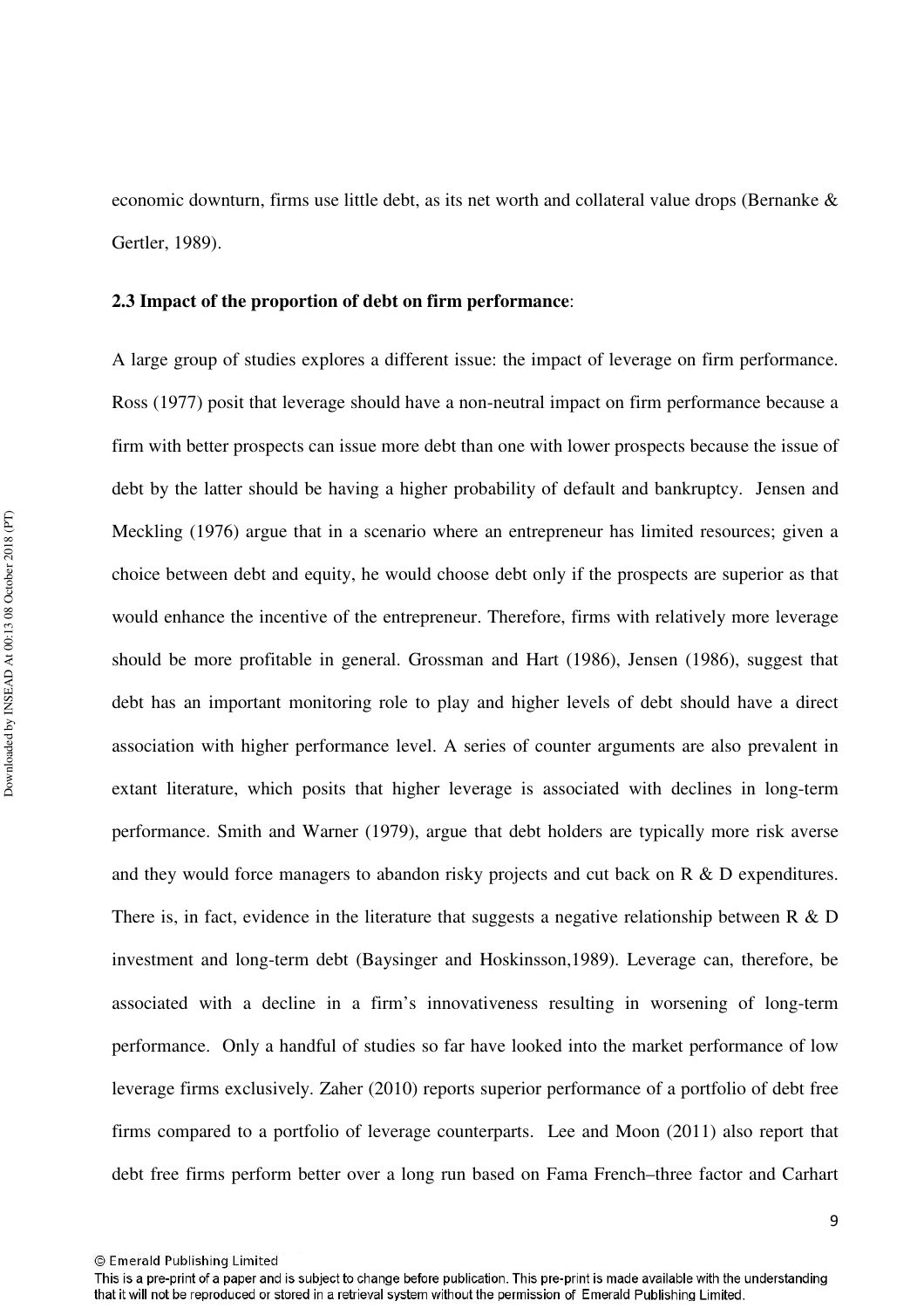four factor models. Penman et al (2007) also find that there is a negative relation between returns and leverage i.e returns increase with reduction in leverage. Bhandari (1988), on the contrary, finds that stock returns are positively related to leverage.

#### 2.4. **Studies in India and other emerging markets:**

Ahsan et al (2016), using data on a sample of firms from Pakistan, show that in a slowly developing economy coupled with bank-based, limited financing options and erratic economic conditions, firms use low debt during the growth and decline stage of their life cycle and use relatively higher debt in between. Lee and Song (2010) reveal that after the Asian financial crisis, Asian firms have increased their level of cash holding and decreased their level of leverage. In a study on Malaysian firms, Wasiuzzaman (2014) shows that there is a significant difference in the level of cash holding across time. The agency theory expects that managers prefer to hold more cash when the firm is less levered (Ferreira and Vilela, 2004). We come across very few studies in Indian context on this very important issue. Majumdar and Chibber (1999), working with a sample of Indian firms, report that the relationship of performance with the amount of debt in the capital structure is negative. Ghosh (2008), examines the association between corporate leverage and profitability. Using firm-level data on only the manufacturing sector in India for1995–2004, the findings indicate that corporate profitability and cash flows decline as leverage rises. However, they do not examine the impact of a low leverage policy on firm performance. Deb and Banerjee (2015), study the relative equity market performance of zero debt Indian firms between 2000 and 2007 using some simple risk-adjusted performance measures and report a negative association between leverage and firm performance.

© Emerald Publishing Limited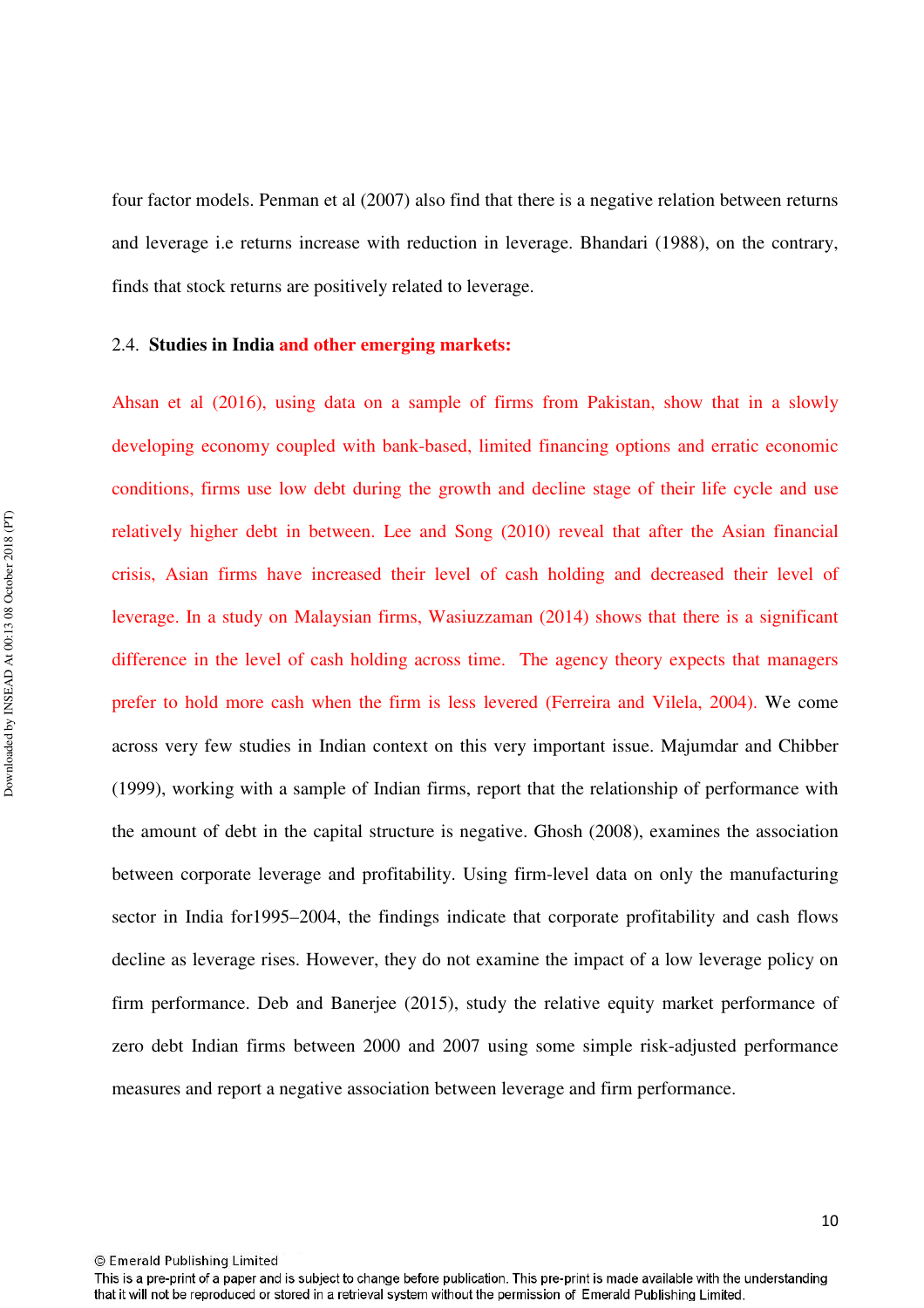We extend these studies in many ways and the specific contributions of this study are already highlighted in the previous section.

#### **3: Data and Methodology**

#### **3.1. Sample construction:**

Our sample consists of all non-financial listed firms in both National Stock Exchange (NSE) and Bombay Stock Exchange (BSE) which follow an AZL policy between 1998 and 2014.The relevant data for all variables required to determine the proportion of debt for each firm (detailed in the methodology section) are collected from Centre for Monitoring Indian Economy (CMIE) Prowess database. In line with Strebulev & Yang  $(2013)$ , we define AZL as those firms which have total borrowings amounting to less than or equal to 5 percent of the book value of total assets. However, we modify their approach slightly by considering firms in the sample if they are AZL for at least two consecutive years. Our sample is thus more likely to include firms for which low-leverage policy is a deliberate long-term policy and not a temporary diversion. Following this approach, our final sample consists of 289 AZLs spread across 17 years, the details of which are shown in Table 1a. From the table 1a, it is evident that the number of AZLs was small during 1998 to 2002, increased during 2003 to 2011 period and then again tapered off. We also report their average size (million rupees) in terms of book value of assets, and average age as the number of years since inception till the year under consideration. The table 1a also shows average size, and age of the control firms. Table 1b represents the list of industries from where the sample and control firms are drawn. The mechanism by which the control firms are selected

© Emerald Publishing Limited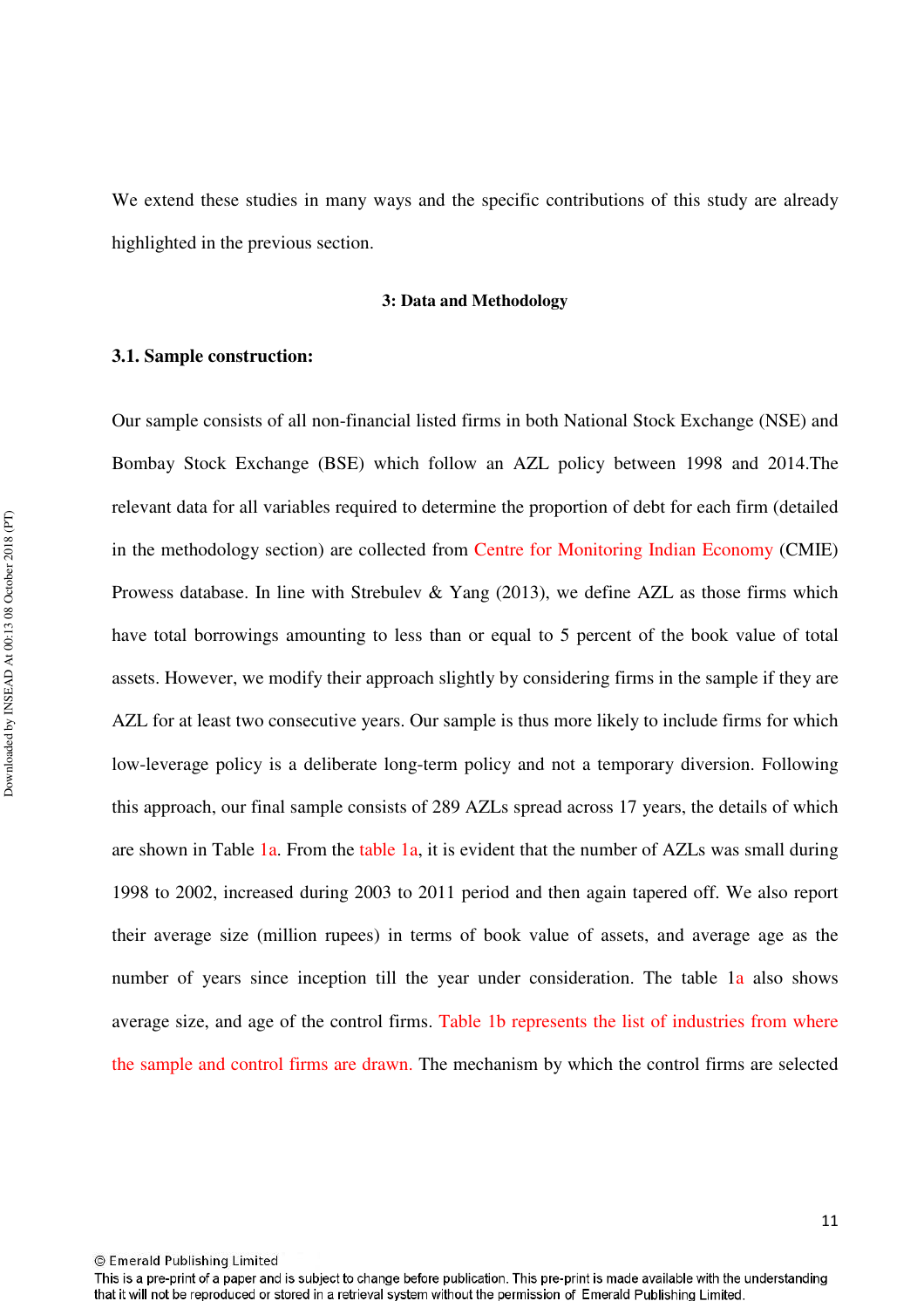is discussed below. It is evident that typically older firms with the average age of 30 years or more have tendency to become debt free $4$ .

#### [Table 1a and 1b over here]

#### **3.2: Finding the AZLs and the peer group or control firms:**

We follow the methodology of Strebulev & Yang (2013) to define AZL firms with slight modification as mentioned before. We define a 'book leverage ratio' (BL) of firm *i* for year *t* by using the following formula

$$
BL_{ie} = \frac{LTD + STD}{LTD + STD + BVTA - BVTL + BVPF}
$$

Where,

l

*LTD* = the amount of long-term debt exceeding maturity of one year,

*STD* = the short term debt with maturity of less than one year,

 $LTD + STD =$  sum of the terms related to borrowings.

 $BVTA_i$  = the book value of total assets,

*BVTL* = the book value of total liabilities and

 $BVPF$  = the book value of preferred stocks<sup>5</sup>.

We find out firms for which the BL has remained less than 5% for at least two consecutive years

<sup>&</sup>lt;sup>4</sup>We also estimate the industry-wide distribution of AZL firms, though we do not report it separately. We find that the AZLs represent 40 different industries; including old economy firms and new economy firms, manufacturing and services sectors, capital intensive industries and non-capital intensive industries. The industries with top 3 proportions of AZLs are engineering, cosmetics and computer software respectively, although the maximum percentage (4.5%) in engineering is quite small compared to 20% observed in the US (Strebulaev and Yang , 2013).

<sup>&</sup>lt;sup>5</sup>This book leverage ratio is followed by many researchers in the recent past in their capital structure articles (Lemmon et al, 2008, Lemmon and Zender 2010, Graham and Larry 2011).

This is a pre-print of a paper and is subject to change before publication. This pre-print is made available with the understanding that it will not be reproduced or stored in a retrieval system without the permission of Emerald Publishing Limited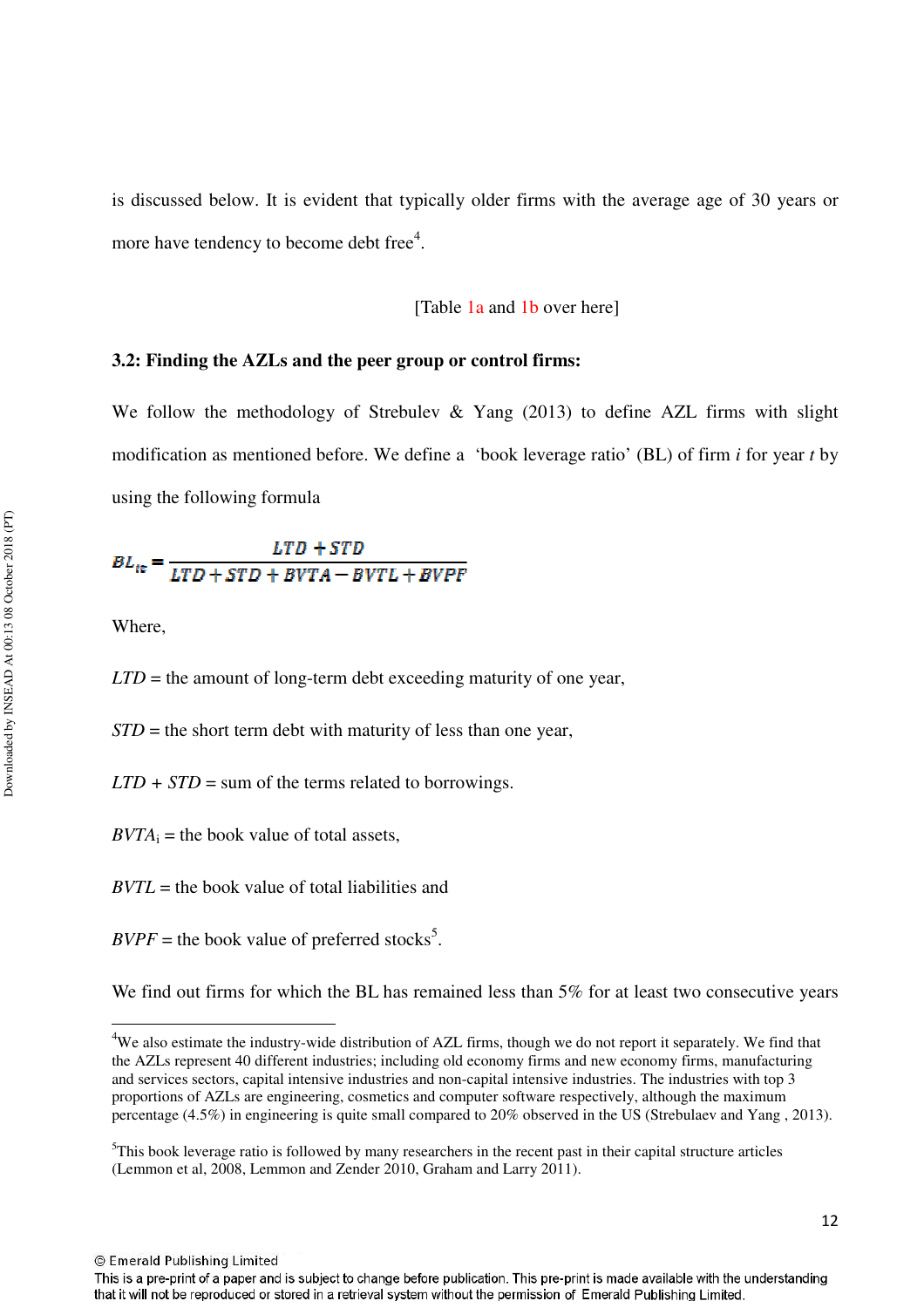during the study period and consider them as AZL firms. The starting year when the BL became less than 5% includes the AZL firm in our sample in that year. We collect the data for all these variables from CMIE Prowess database.

We next create a control sample of leveraged peers of AZLs from the set of firms which are listed on BSE and NSE, which have a BL ratio of more than 5% for the current and the previous year and which were 'comparable' in nature. By 'comparable' we imply that they belong to the same industry and are similar in size and age to the AZL firms. The size of a firm (both AZL and its peers) is measured by their book value of assets, while age is measured by the number of years since inception till the point of analysis. For mapping the nature of business of the firms we match the two digit National Industrial Classification (NIC) code of the firms provided in Prowess. We use a 'propensity score matching' technique<sup>6</sup> to create the leveraged peer group.

#### **3.3. Hypothesis formulation:**

Jensen and Meckling (1976) argue that under resource constraints and better future prospects the firm with relatively more leverage should be more profitable in general. Only limited number of studies so far has looked into the market performance of low leverage firms exclusively. Zaher (2010) reports superior performance of a portfolio of debt-free firms compared to a portfolio of leverage counterparts. Penman et al (2007) also find that there is a negative relation between returns and leverage which is supported by Lee and Moon (2011). Ghosh (2008), examines the association between corporate leverage and profitability. Using firm-level data on only the manufacturing sector in India for1995–2004, the findings indicate that corporate profitability and cash flows decline as leverage rises. However, they do not examine the impact of a low leverage policy on firm performance. Deb and Banerjee (2015), study the relative equity market

<sup>&</sup>lt;sup>6</sup> See Dehejia & Wahba (2002), Tucker (2010) and Titus (2007).

<sup>©</sup> Emerald Publishing Limited

<sup>13</sup>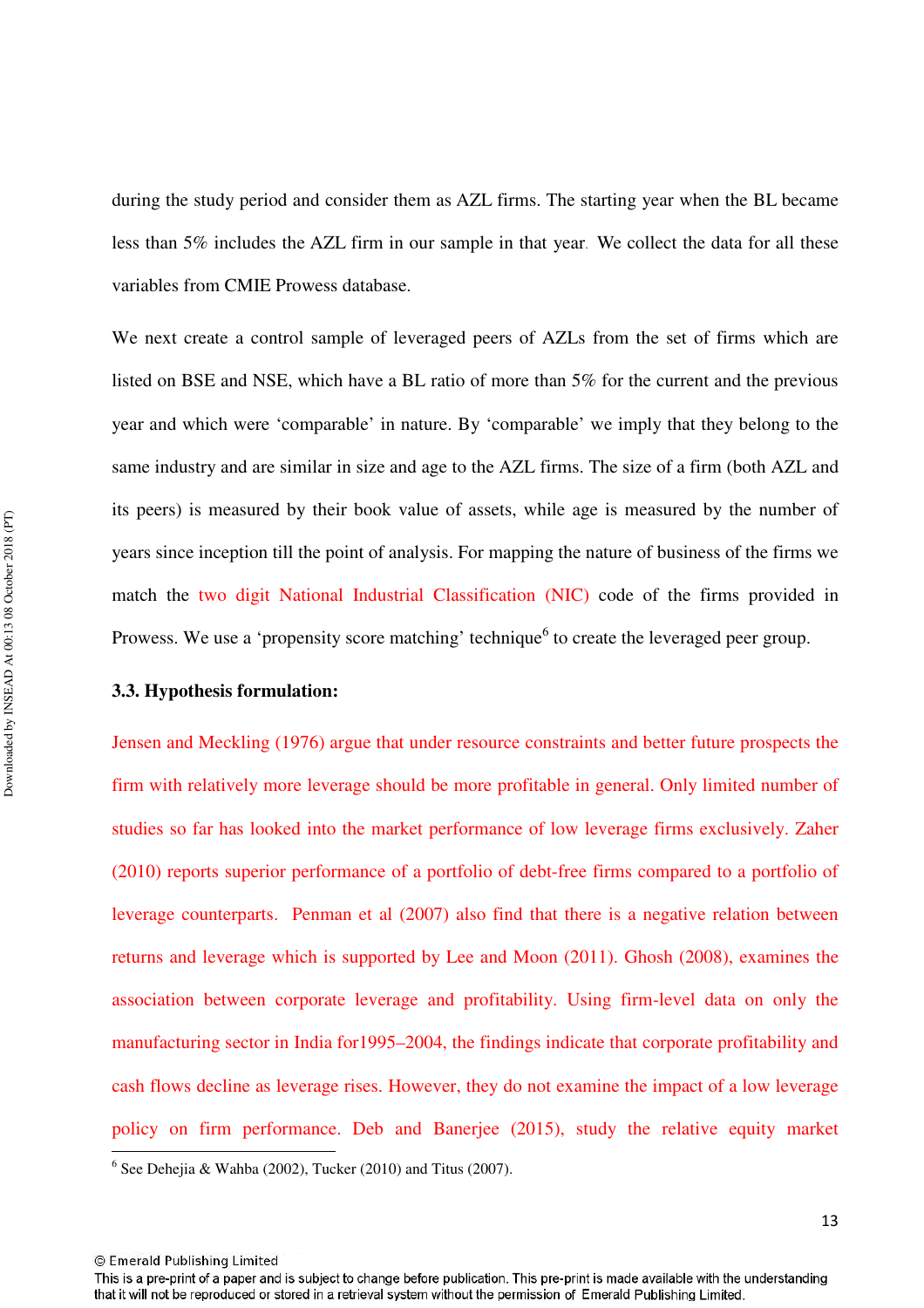performance of zero debt Indian firms between 2000 and 2007 using some simple risk-adjusted performance measures and report a negative association between leverage and firm performance. Based on these above-mentioned studies we expect that there should be some incentives for firms of being debt free hence, we formulate the following three hypotheses:

**Hypothesis 1:** Indian firms adopting an AZL policy show superior equity market performance and enhance shareholder value in the subsequent years.

**Hypothesis 2:** Superior equity market performance of AZL firms are accompanied by superior operating performance in the subsequent years.

**Hypothesis 3:** Firms following an AZL policy exhibit an increasing equity and asset beta in the subsequent years<sup>7</sup>.

Strebulaev and Yang (2013), Custodio et al. (2013) show that the proportion of debt-free firms are steadily increasing in recent years across all industries. Taking the data of 60 years from 1950 to 2010, DeAngelo and Roll (2015), show an increase in leverage and decrease in the proportion of conservatively levered firms. In a cross-country study, using a very large dataset from 73 countries between 1990 to 2010, Ghoul et al. (2017) show that following a zero-debt policy is a global phenomenon and the trend is increasing. Therefore we formulate the following two directional hypotheses:

**Hypothesis 4:** Performance patterns of AZL firms are not typical of any industries

**Hypothesis 5:** Performance patterns of AZL firms are not typical of any sub-periods.

© Emerald Publishing Limited

 $\overline{\phantom{0}}$ 

 $<sup>7</sup>$  hypothesis 2 and 3 are formed as possible follow up of hypothesis 1.</sup>

This is a pre-print of a paper and is subject to change before publication. This pre-print is made available with the understanding that it will not be reproduced or stored in a retrieval system without the permission of Emerald Publishing Limited.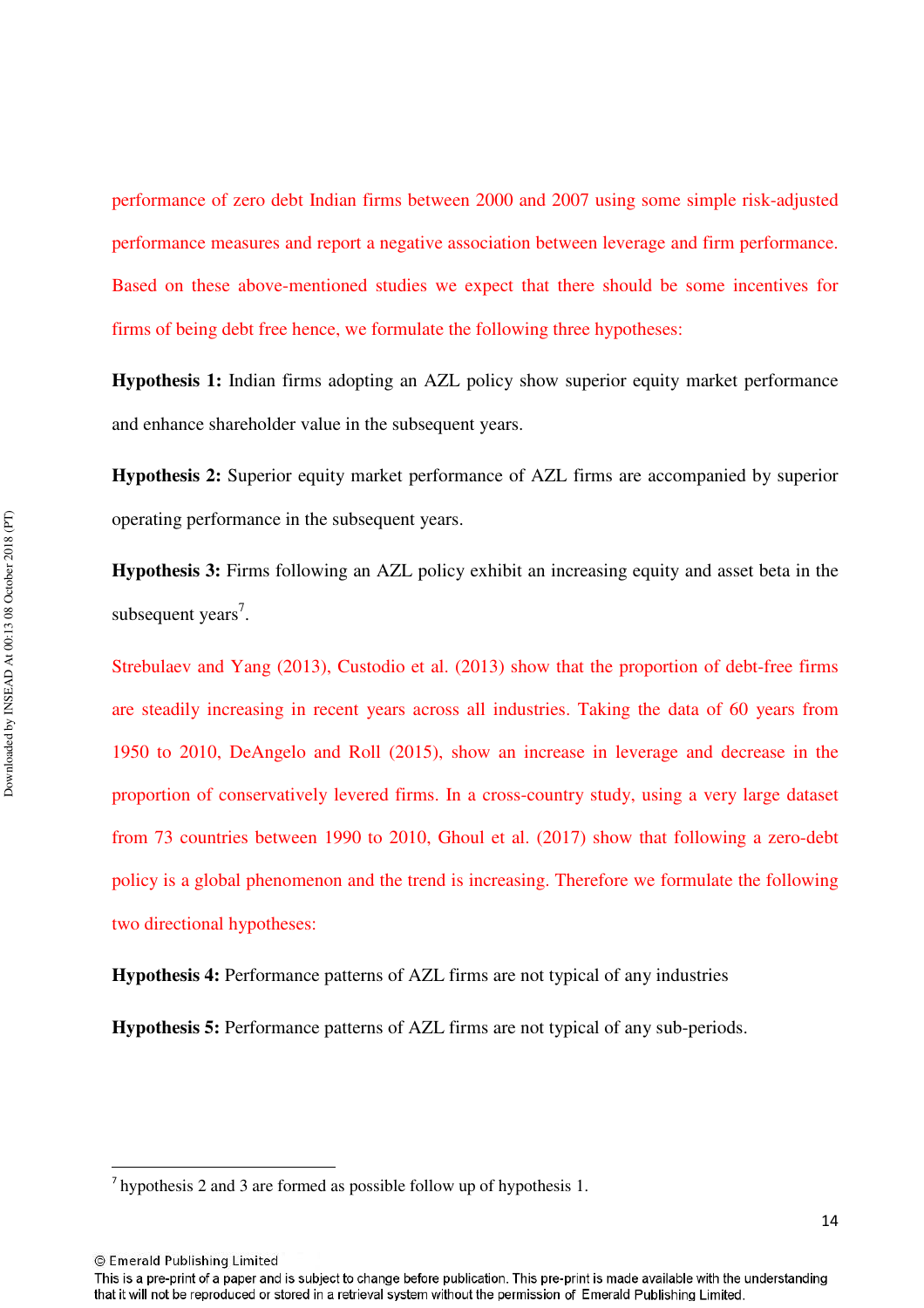#### **3.4: Measuring equity performance of AZLs and peer group:**

We define MR as the monthly return (sum of dividend-yield and capital-gains-yield) from the first trading date to the last trading date of a month adjusted for stock dividends and stock splits. We then find mean of MRs for each AZL firm each year and that of the corresponding control group and call it 'monthly average return (MAR). Relative MAR (RMAR) for each AZL firm is then measured as the excess MAR of the AZL over its peer group obtained as above.

$$
RMAR_i = (MAR_i - AMAR_{ci})
$$

where  $\text{MAR}_i$  the monthly-average-return of the AZL firm i and  $\text{AMAR}_{ci}$  is the cross-sectional average of MARs of all identified peer firms<sup>8</sup>. The monthly RMAR of each AZL firm is then measured over 12 and 24 months, after the '0'year (beginning of April<sup>9</sup> of the year in which the AZL is first included in the sample). We then take a cross-sectional average of these firm level RMARs and test their statistical significance. RMAR is used as a proxy for short-term equity performance of AZLs.

#### **3.4.2: Relative Buy and Hold Return (RBAHR):**

The long term equity performance of companies is measured by the annualized buy-and-holdreturn (BAHR) of AZLs and the peer group companies over various periods as follows:

$$
BAHR_{i,t} = \left[\prod_{t=1}^{N} (1 + MR_{i,t})\right]^{\frac{12}{N}} - 1
$$

where  $MR_{i,t}$  is the monthly return of the firm 'i' for the month 't'.

© Emerald Publishing Limited

l

15

<sup>&</sup>lt;sup>8</sup> As RMAR represents relative returns of AZLs w.r.t their peer groups having similar size, age and industry affiliation it is indirectly adjusted for risk factors arising out of these sources although it is specifically not adjusted for standard measures of risk like beta. We avoid adjusting for beta at this stage as we separately look at variation of beta of firms post adopting an AZL policy as explained in the subsequent sections.

<sup>&</sup>lt;sup>9</sup> In India financial year is from 1st of April to 31st March.

This is a pre-print of a paper and is subject to change before publication. This pre-print is made available with the understanding that it will not be reproduced or stored in a retrieval system without the permission of Emerald Publishing Limited.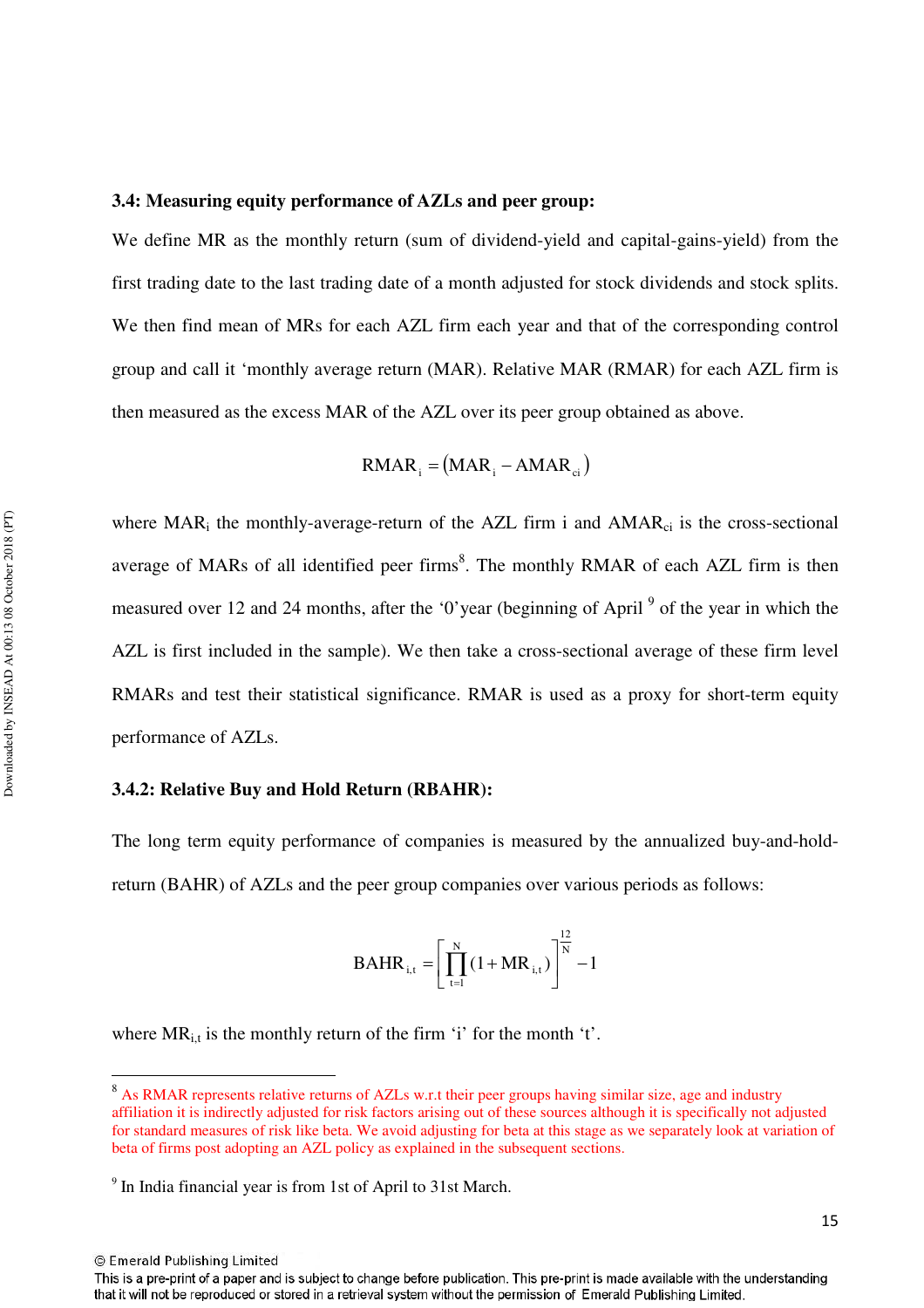Relative-BAHR (RBAHR) is then measured as excess BAHR of AZLs over cross sectional average BAHR of peer firms $(ABAHR_{ci})$  over the same period

$$
RBAHR_i = (BAHR_i - ABAHR_{ci})
$$

N is again chosen as 12 and 24 months after the '0'year. Like RMARs these numbers are then pooled across the overall period and the bull and bear periods separately and tested for statistical significance.

#### **3.5: Exploring the performance of sample and control firms in sub-periods:**

 It is possible that the visible patterns, if any, in performance of AZLs could be varying across different market swings. To explore that possibility, we repeat the analysis within time partitions based on market swings. We consider average annualized 91-day T-Bill yields collected from Reserve Bank of India  $(RBI)^{10}$  website, as proxy for risk free rate (rf) during a year. We estimate the market returns (Rm) from adjusted closing values of NIFTY<sup>11</sup> Total Return Index<sup>12</sup> collected from CMIE Prowess. We classify our overall study period into bull (bear) years when Rm is greater (less) than Rf<sup> $13$ </sup>.

# **3.6. Looking at possible explanations: Operating Performance and risk of the AZLs and control firms:**

#### **3.6.1. Operating Performance:**

 $\overline{a}$ 

<sup>&</sup>lt;sup>10</sup> RBI is the central bank of India

<sup>&</sup>lt;sup>11</sup> National Stock Exchange Fifty is a leading index of the national stock exchange of India.

 $12$ Total Returns Index reflects the returns on the index arising from (a) constituent stock price movements and (b) dividend receipts from constituent index stocks.

 $13$  Based on this criteria, the years 1998,2000,2001,2002,2008,20011 and 2013 are bear years while the remaining years are bull years.

This is a pre-print of a paper and is subject to change before publication. This pre-print is made available with the understanding that it will not be reproduced or stored in a retrieval system without the permission of Emerald Publishing Limited.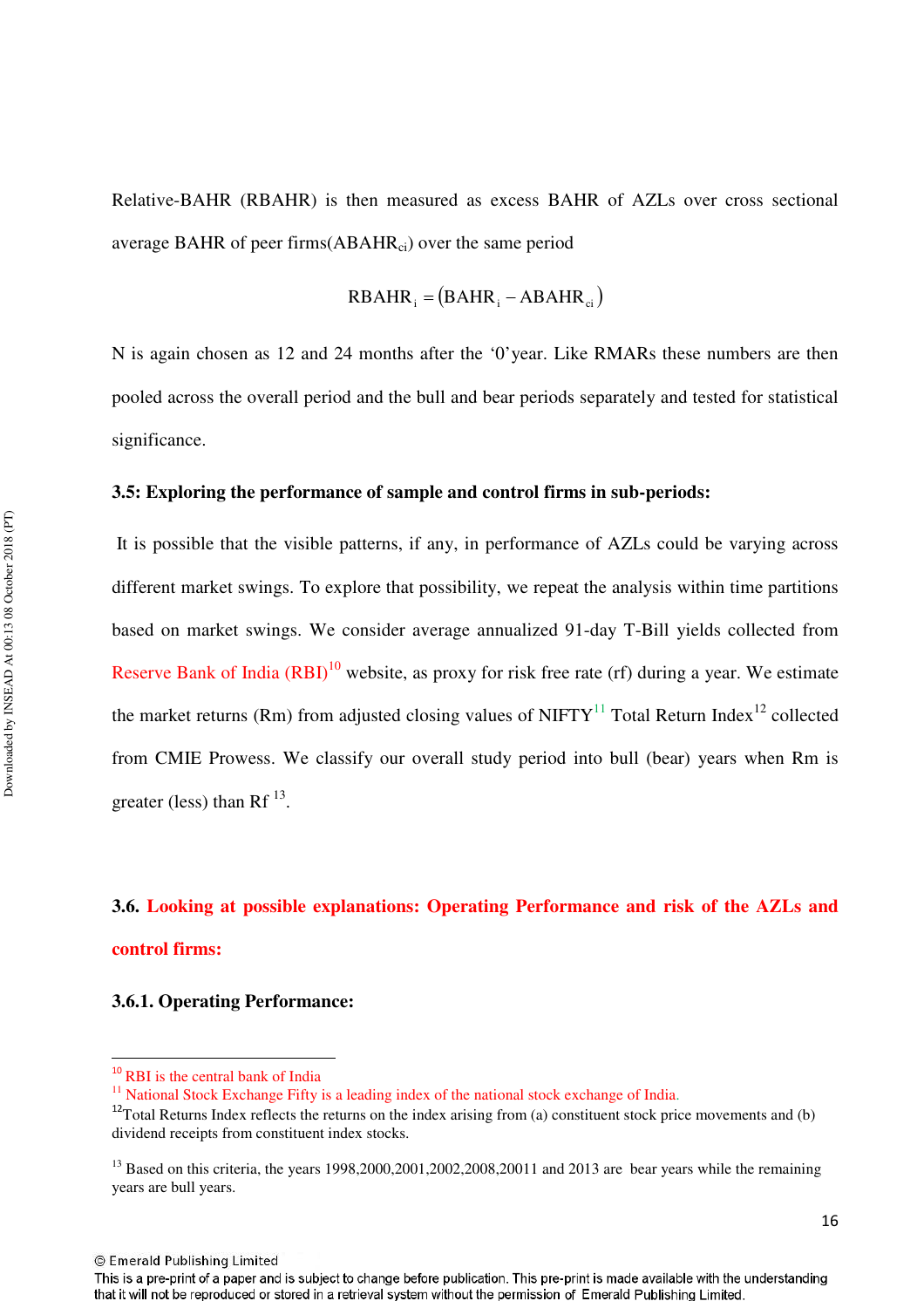One natural conclusion to superior (inferior) equity market performance of AZLs is positive (negative) investor perception without any significant change in true performance of the firm. It is also possible that firms utilize the enhanced flexibility available with them arising out of an AZL policy constructively and become successful in enhancing their operating performance which subsequently is appreciated by the market resulting in enhanced equity market performance. To check that we also look at the actual operating performance of AZLs, on an absolute as well as industry-adjusted-basis, before and after implementing the AZL policy. We

use the *BVTA*  $\frac{OCF}{PV}$  ratio as the proxy of operating performance.

where ,

BVTA = Book value of Total Assets

OCF = Operating Cash Flow

Relevant data (OCF, and BVTA) are collected from CMIE Prowess database. Year-wise values of the ratio are pooled cross sectionally and across different periods and estimated over a range of 5 years (-2, -1,0, +1 and +2) around the '0' year. Industry adjusted implies excess AZL performance over the mean peer group performance.

#### **3.6.2. Business risk levels during pre-and post AZL periods**

A natural fallout of adopting an AZL policy can be reduction in their perceived risk level which should reduce equity and /or operating performance of the firms. On the contrary, it is also possible that with monitoring role of debt holders gone, managers in AZLs venture into riskier avenues utilizing the enhanced flexibility available with them, which can lead to superior equity performance. To check for such possibilities, we also look at differences in business risk of the

This is a pre-print of a paper and is subject to change before publication. This pre-print is made available with the understanding that it will not be reproduced or stored in a retrieval system without the permission of Emerald Publishing Limited.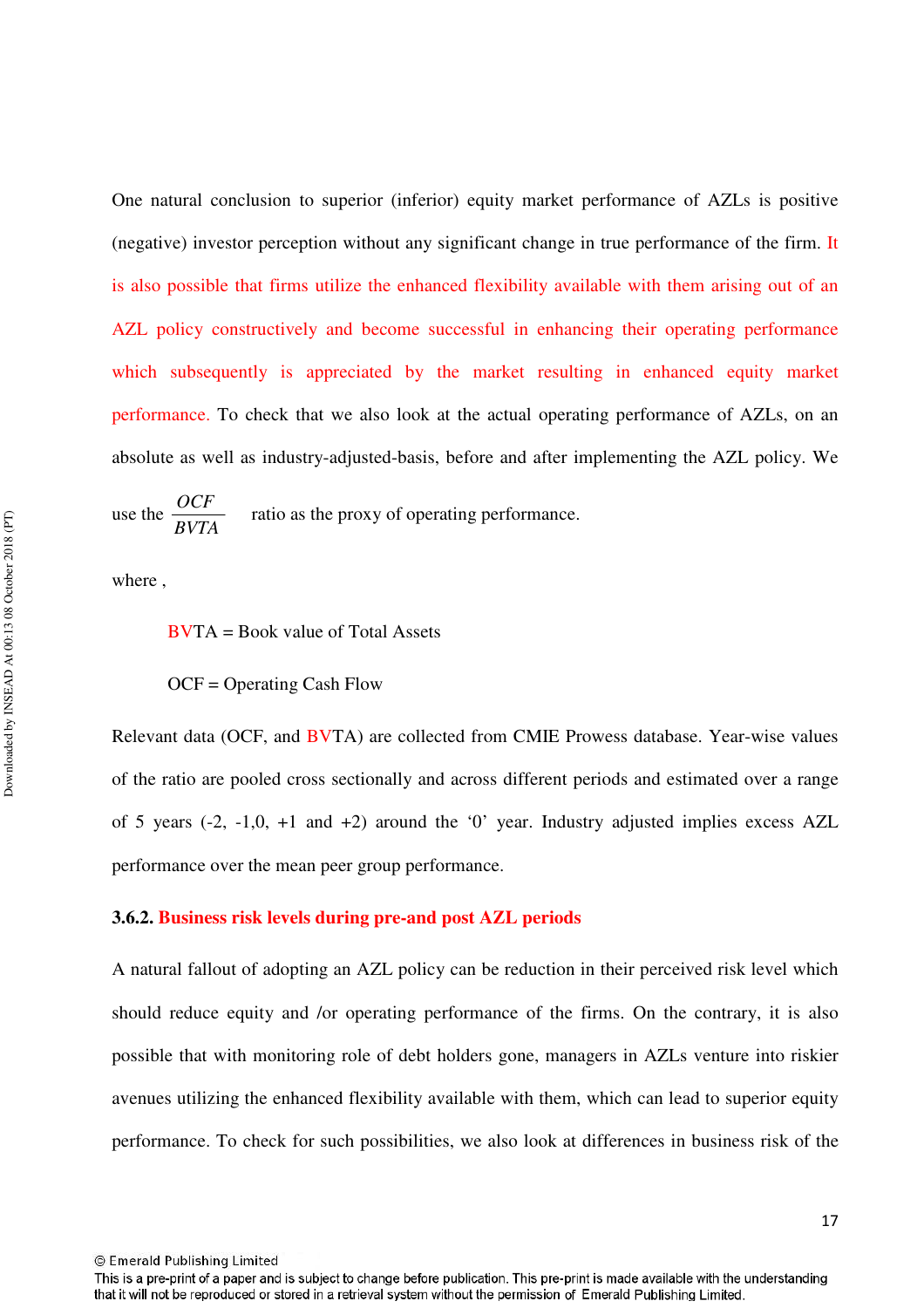firms during the pre-and post AZL periods. We use asset beta<sup>14</sup> of AZLs as proxy for their business risk and estimate it on an absolute as well as industry-adjusted-basis between +/- 2 years around the '0' year. We get the yearly equity beta estimates of the firms by regressing excess firm returns over excess market returns every year. We then use these estimates and the D/E ratio to work out the asset betas of the firms. Data for D/E ratio is again collected from CMIE Prowess database.

#### 3.6.3. **Regression models:**

To further substantiate our hunch as mentioned above, we run the following regression models:

$$
\Delta R M AR_{i,0,j} = \alpha + \gamma \Delta \beta_{i,0,j} + b_L L_{i,0,j} + b_{LQ} LQ_{i,0,j} + b_{MS} MS_{i,0,j} + \varepsilon
$$
(1)

$$
\Delta RMAR_{i,0,j} = \alpha + \gamma \Delta \left[ \frac{OCF}{BVTA} \right]_{i,0,j} + b_L L_{i,0,j} + b_{LQ} LQ_{i,0,j} + b_{MS} MS_{i,0,j} + \varepsilon
$$
 (2)

$$
\Delta RBAHR_{i,0,j} = \alpha + \gamma \Delta \beta_{i,0,j} + b_L L_{i,0,j} + b_{LQ} LQ_{i,0,j} + b_{MS} MS_{i,0,j} + \varepsilon
$$
\n(3)

$$
\Delta RBAHR_{i,0,j} = \alpha + \gamma \Delta \left[ \frac{OCF}{BVTA} \right]_{i,0,j} + b_{L}L_{i,0,j} + b_{LQ}LQ_{i,0,j} + b_{MS}MS_{i,0,j} + \varepsilon
$$
 (4)

Where,  $\Delta$ RMAR<sub>i,0,k</sub> and  $\Delta$ RBAHR are the measures for equity market performance of AZL firm 'i' as discussed before between years 0 and j ( $i=1,2$ ) while  $\Delta\beta$  and  $\Delta(OCF/BVTA)$  are changes in asset betas and operating performance measures of firm 'i', post being AZL over the same period respectively. Leverage(L) measured by last reported D/E ratio at the point of analysis), Liquidity(LQ) average daily traded volume during previous quarter, and market-share(MS) measured by sales of the firm as a proportion of sum of sales of all firms from the same industry are used as control variables. We do not use industry affiliation, size and age as additional control variables as that is already factored in while estimating RMAR and RBAHR as relative

© Emerald Publishing Limited

l

<sup>&</sup>lt;sup>14</sup>As the AZL firms' leverage level is almost negligible hence we look at asset beta and not equity beta of the firms.

This is a pre-print of a paper and is subject to change before publication. This pre-print is made available with the understanding that it will not be reproduced or stored in a retrieval system without the permission of Emerald Publishing Limited.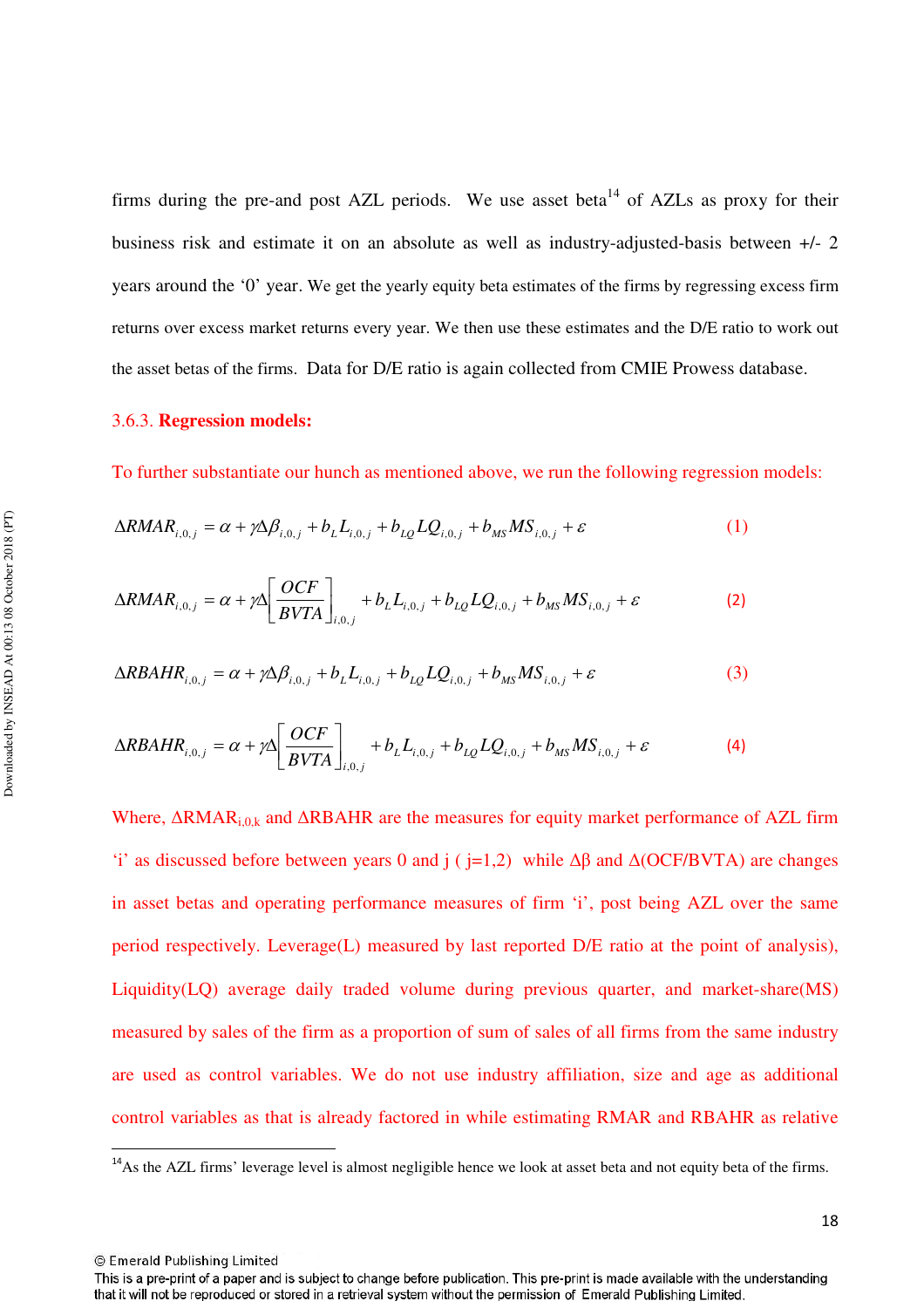performance measures more than "peer firms". If coefficient  $\gamma$  comes out to be positive and significant in these models, the inference would be that changes in equity market performance of AZLs are positively associated with changes in their business risk levels and operating performance.

#### **3.7. Robustness tests:**

We carry out a series of robustness tests to validate the results that we obtain in the main analysis.

**3.7.1. Robustness test 1: using alternate measures of performance:** To check robustness of the results from the above approaches we use three alternative measures of performance of AZLs, (all peer adjusted), namely: Carhart (1997)- 4-factor alpha, return- on- asset (ROA) and return-on-equity(ROE).

#### i) **Four-Factor Alpha:**

We estimate Carhart 4-factor-alpha (FFA henceforth) to find out risk-adjusted performance of AZLs and their peers before and after the '0' year, net of market risk, size, style, and momentum related factors which are sometimes identified to be erroneously indicating true equity performance. The model estimated is as follows:

$$
(RP - Rf)_t = \alpha + \beta_1(Rm - Rf)_t + \beta_2(SMB)_t + \beta_3(HML)_t + \beta_4(WML)_t + \varepsilon_t
$$

We collect monthly data on factors SMB, HML and WML which are respectively: small-minusbig(size), high-minus-low(value) and winners-minus-losers(momentum) factors, from Agarwalla et.al  $(2013)^{15}$  and estimate the model above<sup>16</sup>. This is done for the pooled time series

© Emerald Publishing Limited

 $\overline{\phantom{0}}$ 

<sup>&</sup>lt;sup>15</sup> http://www.iimahd.ernet.in/~iffm/Indian-Fama-French-Momentum/.

This is a pre-print of a paper and is subject to change before publication. This pre-print is made available with the understanding that it will not be reproduced or stored in a retrieval system without the permission of Emerald Publishing Limited.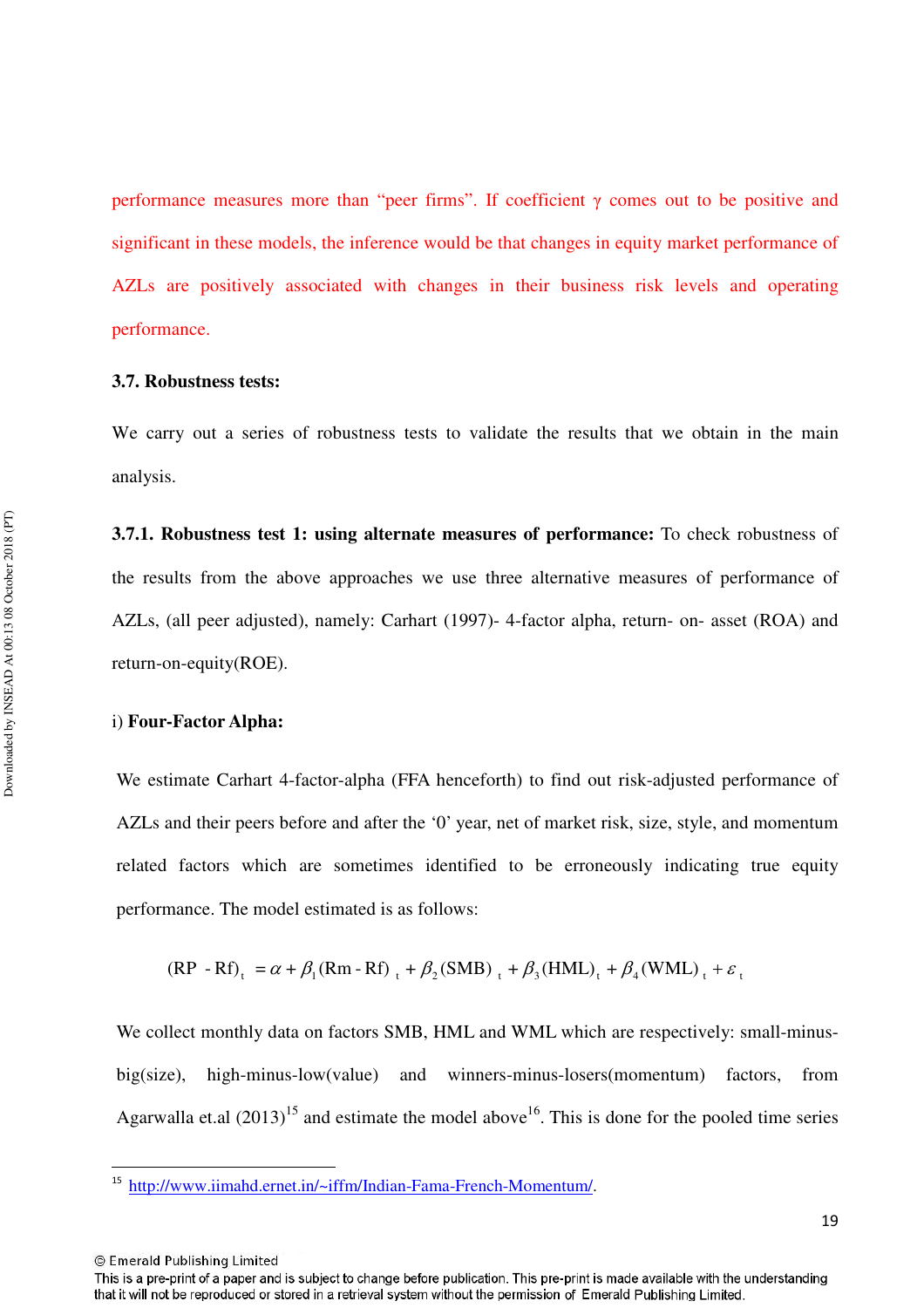data for all AZLs and their peer groups, during the chosen pre and post-issue windows of -2 to + 2 years. The process is repeated for the full sample and the sub-samples (bull-bear period based) mentioned before.

#### ii) **ROA and ROE:**

For sample AZLs and their peers we also estimate the following alternate measures of performance for the same 5 years  $(-2 \text{ to } +2)$  in and around the year of issue and re-run the analysis. Relevant data are collected from CMIE Prowess database.

Return on Equity, 
$$
ROE = \frac{Net Income}{Equity}
$$
  
Return on Asset,  $ROA = \frac{Net Income}{Book Value of Asset}$ 

#### **3.7.2. Robustness test 2: re-estimating the models after removing the outliers:**

It is possible that our results are driven by a small number of very high or very low performances and the overall patterns visible may not reflect the generic trend. To control for that, we sort the AZLs based on their post debt-free performance and drop all sample AZL firms within the top 10% or bottom 10% of the entire range based on post-AZL equity market performance, and then repeat all the analysis as above.

#### **4. Results & Inferences**

#### **4.1: Equity market performance of AZLs and peer group:**

© Emerald Publishing Limited

 $\overline{\phantom{0}}$ 

<sup>&</sup>lt;sup>16</sup> Before running the models, the standard checks w.r.t. to standard OLS assumptions are conducted and no problems are noticed.

This is a pre-print of a paper and is subject to change before publication. This pre-print is made available with the understanding that it will not be reproduced or stored in a retrieval system without the permission of Emerald Publishing Limited.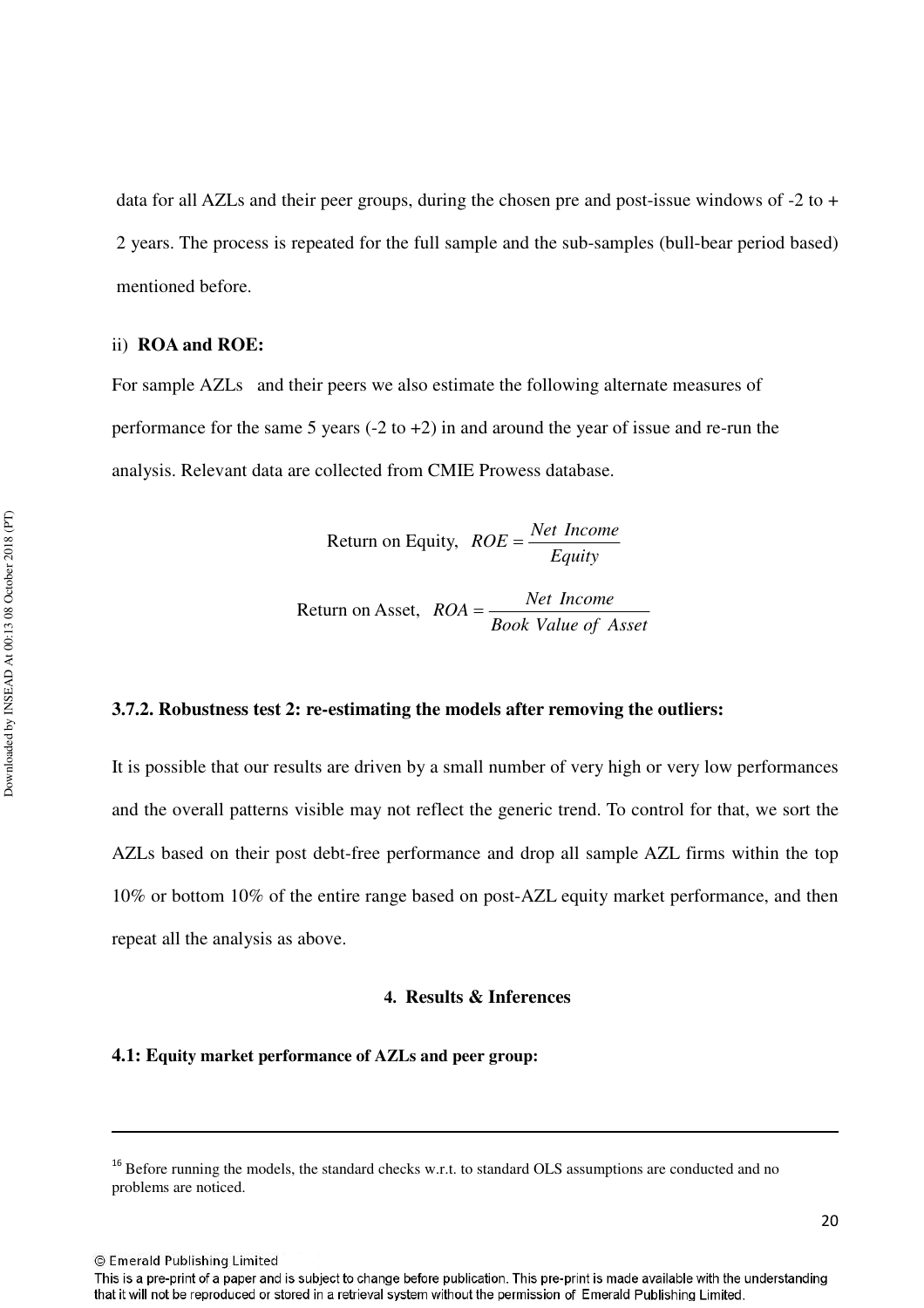Table 2 shows the mean one year and two years RMAR and RBAHRs for the AZLs. We find that the differential mean monthly returns of the AZLs (RMAR) and their control group over the next one year (after the '0' year) is positive and statistically significant. This is true for the overall period as well as clubbing the bull years and the bear years separately. However, when the time horizon increases to 2 years after the starting point, the strength of the pattern weakens, although it is still positive and significant for bear years. Looking at one year and two year RBAHRs also, we get similar impressions. Over the next one year, the RBAHR is positive for the overall period as well as bull and bear years. However, over the next two years, the pattern slightly weakens, although it is still strong in bear years. Overall we find that the AZL firms tend to exhibit superior equity performance at least over a short horizon of next one year. Prima facie it seems that firms which have become debt free are perceived by the market as potential strong performers with increased flexibility and less possibility of getting into financial distress and this perception gets translated into enhanced equity market performance for these firms. This is particularly true for firms which become debt free during market downturns when the return uncertainties are higher. However, we explore further into the possible reasons which might be causing such superior equity market performance.

#### [Table 2 over here]

#### **4.3: What causes the superior performance of AZLs?**

#### **4.3.1. Is there a beta explanation?**

One possible explanation of superior equity performance can be enhanced asset betas commanding higher risk premiums. We focus on asset beta, as in an AZL scenario, the principle equity risk component will arise from business risk. Our hypothesis is that the asset betas of the firm increase post adopting the AZL policy as the managers engage in risker ventures to exploit

<sup>©</sup> Emerald Publishing Limited

This is a pre-print of a paper and is subject to change before publication. This pre-print is made available with the understanding that it will not be reproduced or stored in a retrieval system without the permission of Emerald Publishing Limited.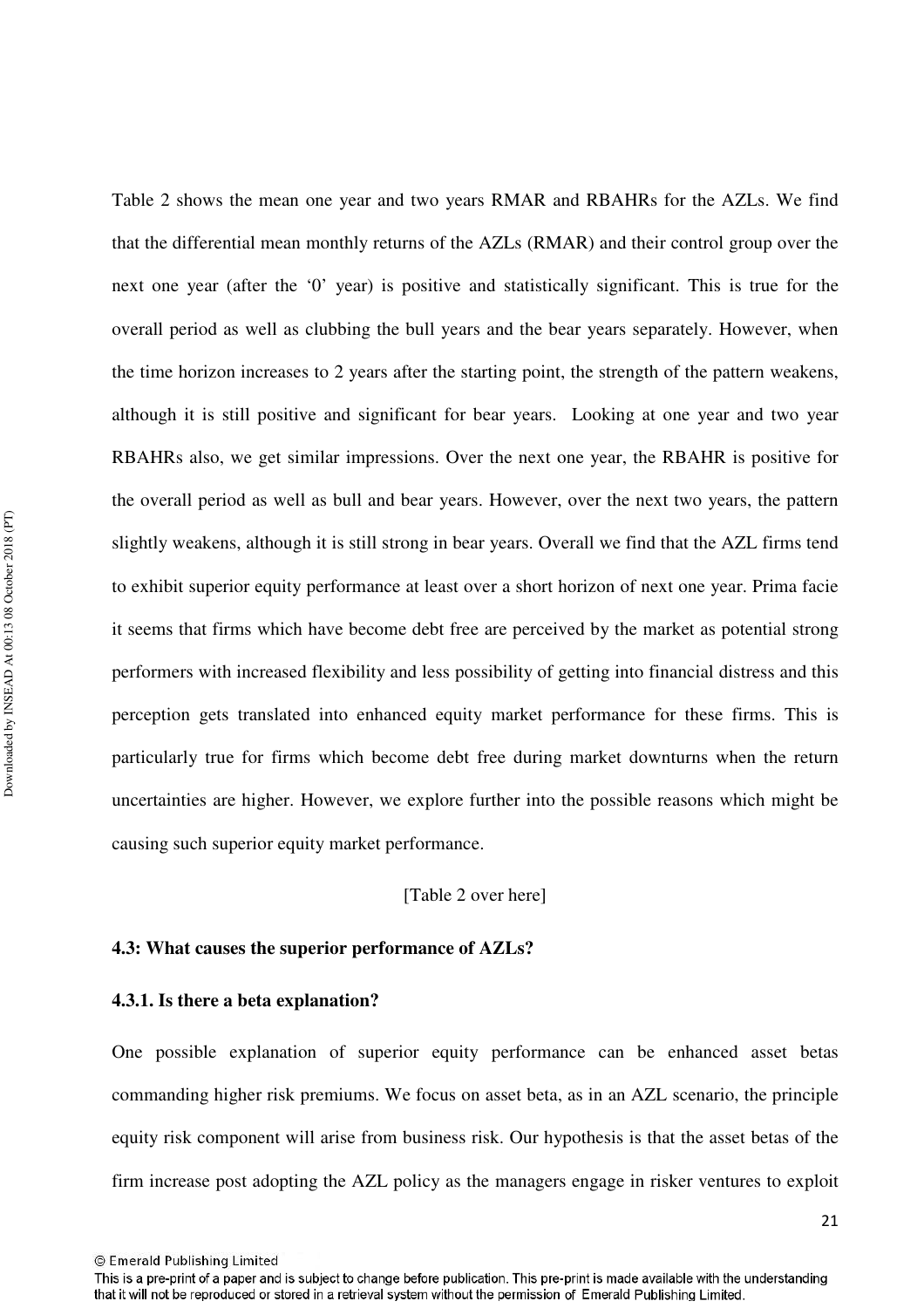the enhanced financial flexibility available to them. We thus estimate the asset betas of the AZL firms between  $+/-$  2 years around the year of adoption of the AZL policy ( $t=0$  year). We do find a beta explanation for the superior performance of AZLs. Table 3 reports the results. Panel A reports the asset betas of AZLs on an absolute as well as industry adjusted basis whereas Panel B reports the changes in asset betas (absolute and industry-adjusted) during the pre and post 'AZL' years.

#### [Table 3 over here]

We find that the asset beta of the AZLs increases significantly in the post AZL years, which implies the zero-leverage firms are getting into riskier ventures post being AZL as compared to their industry peers. It seems that the managers of the AZL firms do take full advantage of the incremental flexibility of not having to worry about debt servicing and are venturing into riskier avenues. The increased beta can be a possible explanation of superior equity performance. But does this strategy translate into superior operating performance also?

#### **4.3.2. Evidence from operating performance:**

Table 4 shows the operating performance of the AZL firms vis-à-vis their leveraged peers from the industry, the proxy for performance being the *BVTA*  $\frac{OCF}{DV/T}$  ratio. Panel A and B shows respectively the absolute and industry adjusted ratios during the years  $(-2, -1, 0, +1, -1)$  and  $(+2)$  while Panels C and D shows the changes in the ratios across these years. We do observe a significant improvement in operating performance of AZL firms post the 't=0' year as evident from statistically significant higher differences between years 0 to 1 and 0 to  $+$  2, and insignificant /lower numbers between -1 to 0 and -2 to 0. Hence, the difference in equity market performance between the AZL firms and control firms does not arise due to 'positive investor perception'

This is a pre-print of a paper and is subject to change before publication. This pre-print is made available with the understanding that it will not be reproduced or stored in a retrieval system without the permission of Emerald Publishing Limited.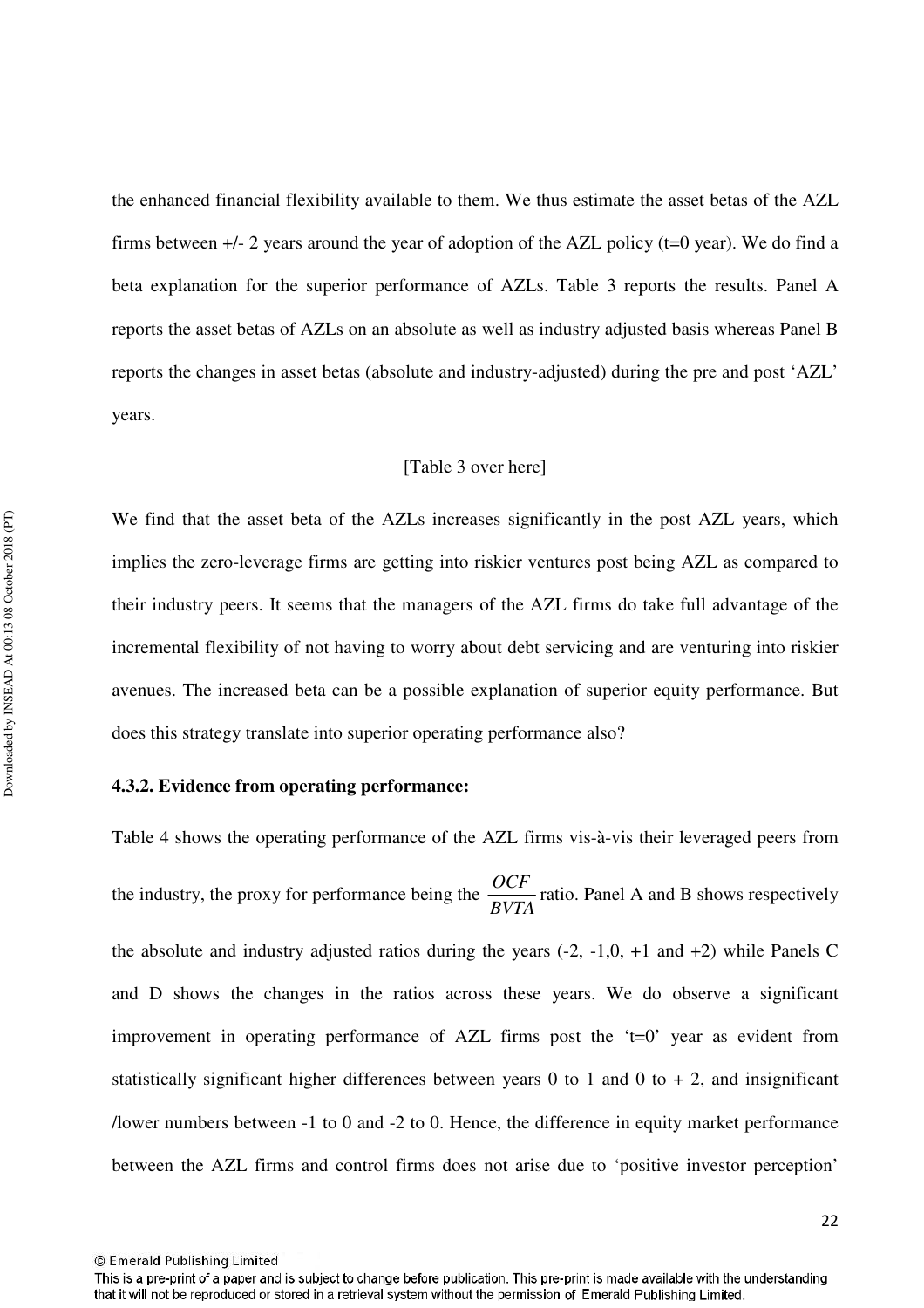only but due to actual superior operating performance, along with simultaneous evidence of marginal enhancement of business risk. We thus conclude that the managers in the AZL firms are apparently venturing into riskier but more rewarding investment avenues with the increased flexibility available to them due to low debt and are creating incremental value for their shareholders.

#### [Table 4 over here]

#### **4.3.3. Further substantiation from regression models:**

Table 5 shows the results of the regression models. The table cells provide regression coefficients under various combinations of time horizon and model number. We find that the slope coefficients for most models are positive and some of them are positive and significant. This provides some evidence that the enhanced equity market performance of sample firms is arising out of enhanced flexibility from reduced debt, whereby they are venturing into riskier avenues and generating enhanced operating performance.

#### [Table 5 over here]

#### **4.3.4. Findings from Robustness test:**

Table 6 shows the results of the robustness test. Panel A indicates the change in peer-adjusted mean FFAs around year '0', while panels B, C and D present similar changes for ROA, ROE and RBAHRs without outliers respectively. It is pretty much evident from all these alternative measures that performance of AZLs has improved in the years subsequent to following an AZL policy. These findings strongly substantiate our overall results mentioned before.

[Table 6 over here]

#### **5.Conclusion**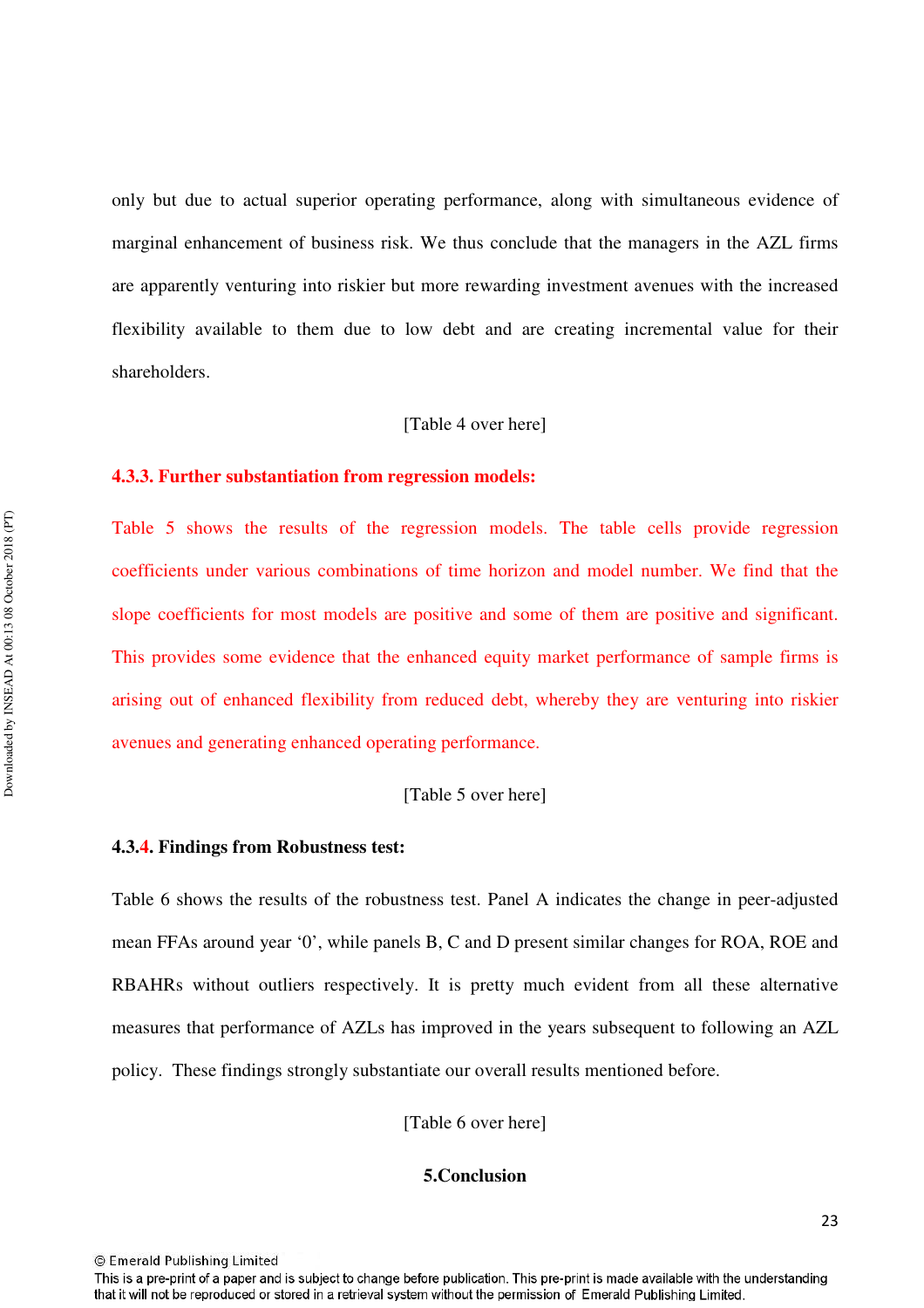This paper examines whether following a low-leverage policy generates incremental value for shareholders of Indian firms by looking at the relative performance of firms that follow an almost zero leverage (AZL) policy vis-a-vis their leveraged peers from the same industry. Given the very high cost of debt but globally comparable corporate tax rate, one would expect that most profitable Indian firms would try to have at least an optimal amount of debt in the capital structure to take the advantage of the lucrative interest tax shield. Shareholders should realize and factor that in the stock price and thus one can expect a negative impact of following an AZL policy on equity market performance of Indian firms. However, contrary to this expectation, we find opposite evidence, in our study. With a sample of 289 Indian firms which adopted an AZL policy between 1998 to 2014, we show, that following an AZL policy, translates into a significantly superior equity market performance vis-à-vis their leveraged peers from the same industry. This is particularly true for, firms which initiate an AZL policy during market downturns. One explanation of this superior equity market performance can be a positive investor perception about potential benefits of a debt free balance sheet superseding the impact of tax-shield gains. However, on exploring further into the possible reasons we get evidence of alternate explanations. Two possible candidates for such explanations are i) enhanced risk and ii) superior operating performance. We find evidence of both. Our results show that there is significant increase in the business risk of the low leverage firms in the period subsequent to becoming low leverage. We also find that the operating performance of these firms, measured by the operating cash flow scaled by the total assets, is significantly higher on an absolute as well as industry-adjusted-basis in the period subsequent to becoming low leverage. We affirm the robustness of our results by using a series of robustness tests including using a number of alternate performance measures like Carhart's 4 factor alpha, ROA and ROE. We also test

Downloaded by INSEAD At 00:13 08 October 2018 (PT) Downloaded by INSEAD At 00:13 08 October 2018 (PT)

This is a pre-print of a paper and is subject to change before publication. This pre-print is made available with the understanding that it will not be reproduced or stored in a retrieval system without the permission of Emerald Publishing Limited.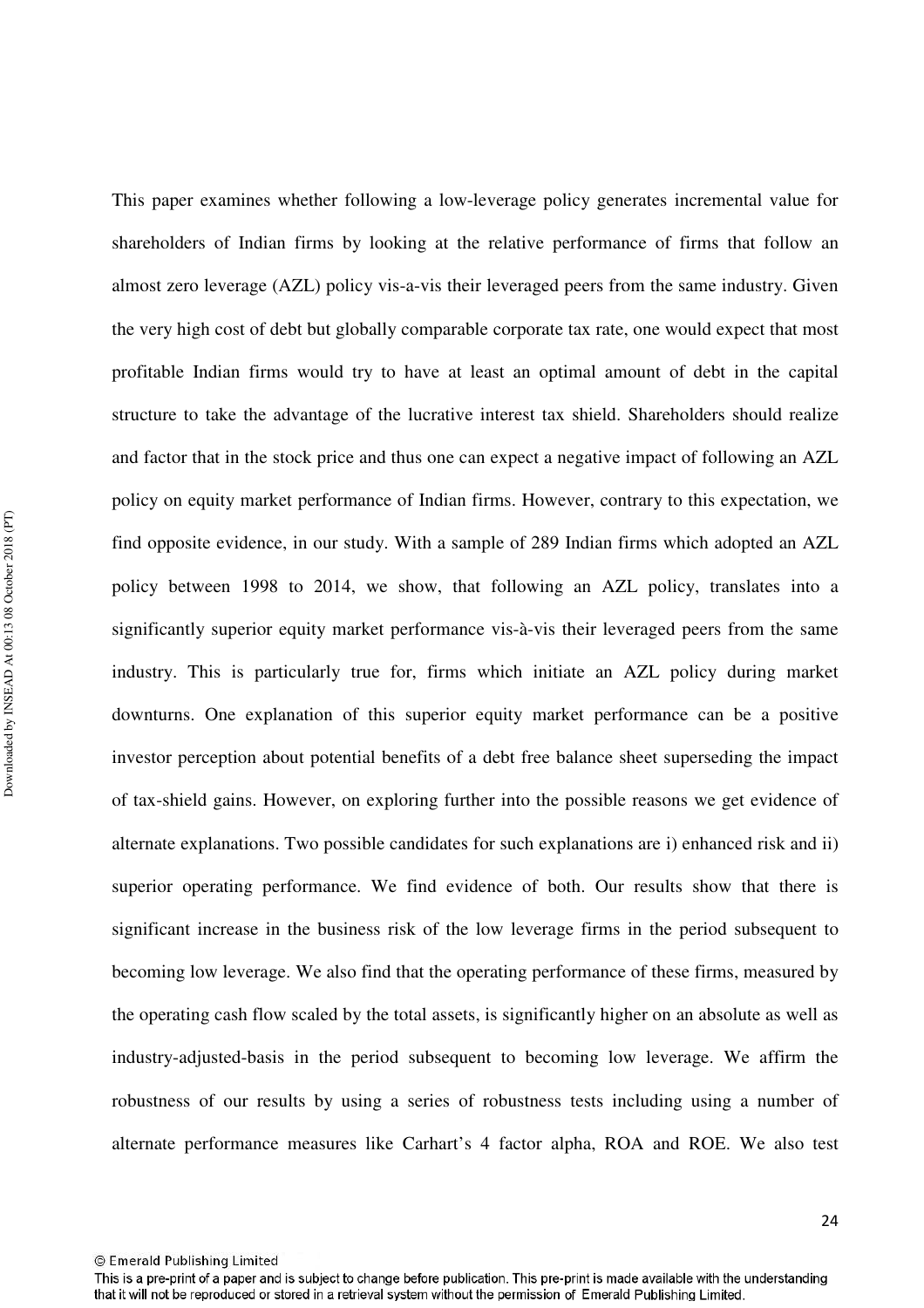whether our principal results hold after removing top and bottom 10% outliers from the sample. These robustness tests strongly support our principal finding that AZL firms' performance has truly improved across time after adopting the AZL policy.

We conclude that Indian managers, in low leverage firms, take full advantage of increased financial flexibility available with them, venture into riskier but more rewarding investment avenues, and actually create incremental value for their shareholders. To the best of our knowledge, not much work has been done in the emerging economies, especially India to address this important issue and our findings can have significant implications for many stakeholders including common investors in equity markets, for India in particular and emerging markets in general.

This is a pre-print of a paper and is subject to change before publication. This pre-print is made available with the understanding that it will not be reproduced or stored in a retrieval system without the permission of Emerald Publishing Limited.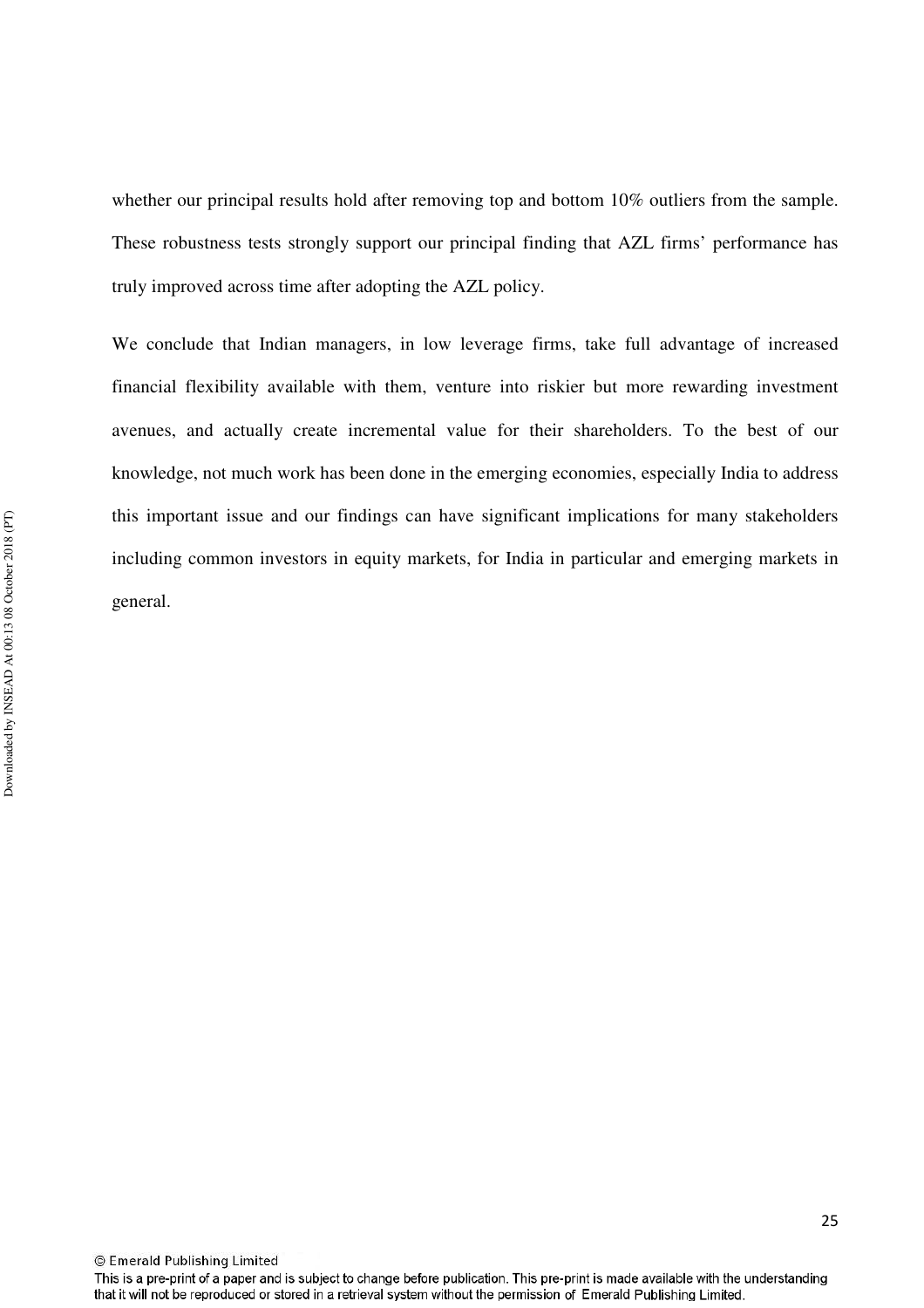#### **Reference:**

- 1. Ahsan, T., Wang, M., and Qureshi, A, M. (2016), "How do they adjust their capital structure along their life cycle? An empirical study about capital structure over life cycle of Pakistani firms". *Journal of Asian Business Studies*, Vol. 10 No.3, pp. 276-302.
- 2. Baysinger, B., and Hoskisson, R. (1989), "Diversification Strategy and R&D Intensity in Multiproduct Firms", *The Academy of Management Journal*, Vol.32 No.2, pp. 310-332.
- 3. Bernanke, B., and M. Gertler, (1989), "Agency costs, net worth and business fluctuations", *American Economic Review*, Vol.79 No.1, pp. 14-31.
- 4. Bessler, W., W. Drobetz, R. Haller, and I. Meier. (2013). The international zero-leverage phenomenon. *Journal of Corporate Finance.* Vol. 23 No. 1, pp. 196-221.
- 5. Bhandari, L. C., (1988), "Debt equity ratio and expected common stock returns: Empirical evidence," *Journal of Finance*, Vol. 43, pp 507-528.
- 6. Bolton, P., and Freixas, X. (2000) "Equity, Bond and Bank Debt: Capital Structure and Financial Market Equilibrium under Asymmetric Information". *Journal of Political Economy*, Vol.100, pp. 324-351.
- 7. Byoun, S., and Xu, Z. (2013), "Why do some firms go debt free". *Asia Pacific Journal of Financial Studies*, Vol. 42 No.1, pp. 1-38.
- 8. Carhart, M. M., (1997), "On persistence in mutual fund performance", Journal of Finance, Vol. 52 No.1, pp. 57-82.
- 9. Claessens, S.,Djankov, S., and Lang, L. H. P. (2000). "The separation of ownership and control in East Asian corporations". *Journal of Financial Economics*, Vol.58, No. 1-2, pp. 81-112.

This is a pre-print of a paper and is subject to change before publication. This pre-print is made available with the understanding that it will not be reproduced or stored in a retrieval system without the permission of Emerald Publishing Limited.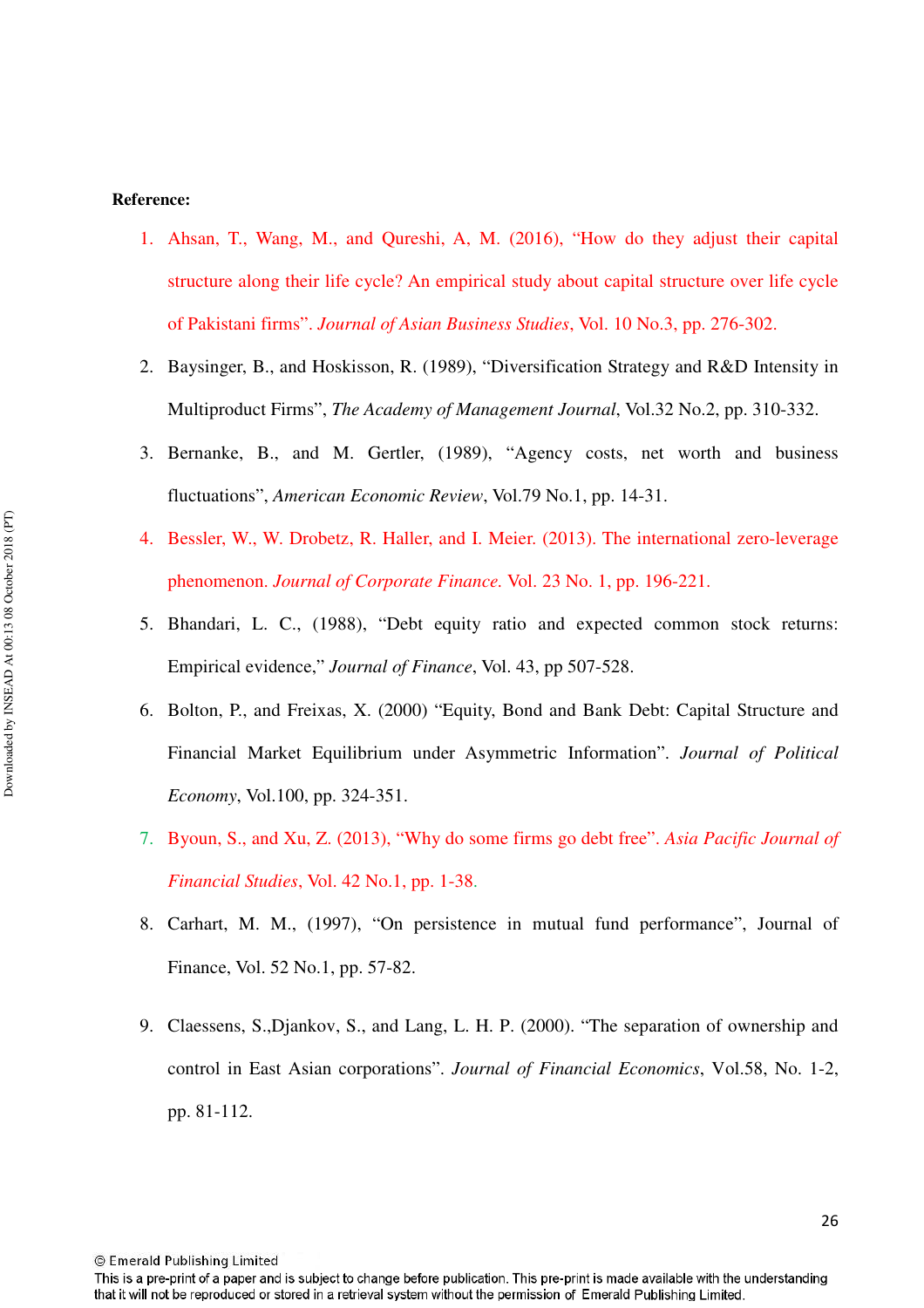- 10. Custodio, C., Ferreira, M. and Laureano, L., (2013) "Why are US firms using more shortterm debt"? *Journal of Financial Economics*, Vol.100, pp. 182-212.
- 11. Dang, V. A. (2012). "An empirical analysis of zero-leverage: evidence from the U.K. Working Paper, Manchester Business School.
- 12. DeAngelo, H., & Masulis, R. (1980). "Optimal capital structure under corporate and personal taxation". *Journal of Financial Economics*, Vol. 8 No.1, pp. 3–29.
- 13. DeAngelo, H., and Roll, R. (2015) "How stable are corporate capital structure"? *Journal of Finance*, Vol.70 No.1, pp. 373-418.
- 14. Deb, S. G. and Banerjee, P. (2015) "Equity Performance of Zero-debt Firms vis-à-vis their Leveraged Counterparts". *Global Business Review*. Vol. 16 No.5, pp. 800-811.
- 15. Dehejia, R. H. and Wahba, S. (2002), "Propensity score matching method for nonexperimental causal studies", *The Review of Economics and Statistics*. Vol. 84 No. 1, pp. 151-161.
- 16. Devos, E. Dhillon, U., Jagannathan, M., and Krishnamurthy, S. (2012) "Why are firms unlevered", *Journal of Corporate Finance,* Vol.18 No.3, pp. 664-682.
- 17. Faulkender, M. and Petersen, M. A. (2006) "Does the Source of Capital Affect Capital Structure"? *Review of Financial Studies*, Vol.19, pp.45-79.
- 18. Ferreira, M. A., and Vilela, A. S. (2004). "Why do firms hold cash? Evidence from EMU countries". *European Financial Management*. Vol.10 No.2, pp. 295-319.
- 19. Ghosh, S. (2008). "Leverage, foreign borrowing and corporate performance: firm-level evidence for India", *Applied Economics Letters*, Vol.15, pp. 607–616.
- 20. Ghoul, E. S., O. Guedhami, C.C.Y. Kwok, and X. Zheng. (2017). Zero-leverage puzzle: An international comparison. *Review of Finance, (Forthcoming)*. Available at

© Emerald Publishing Limited

27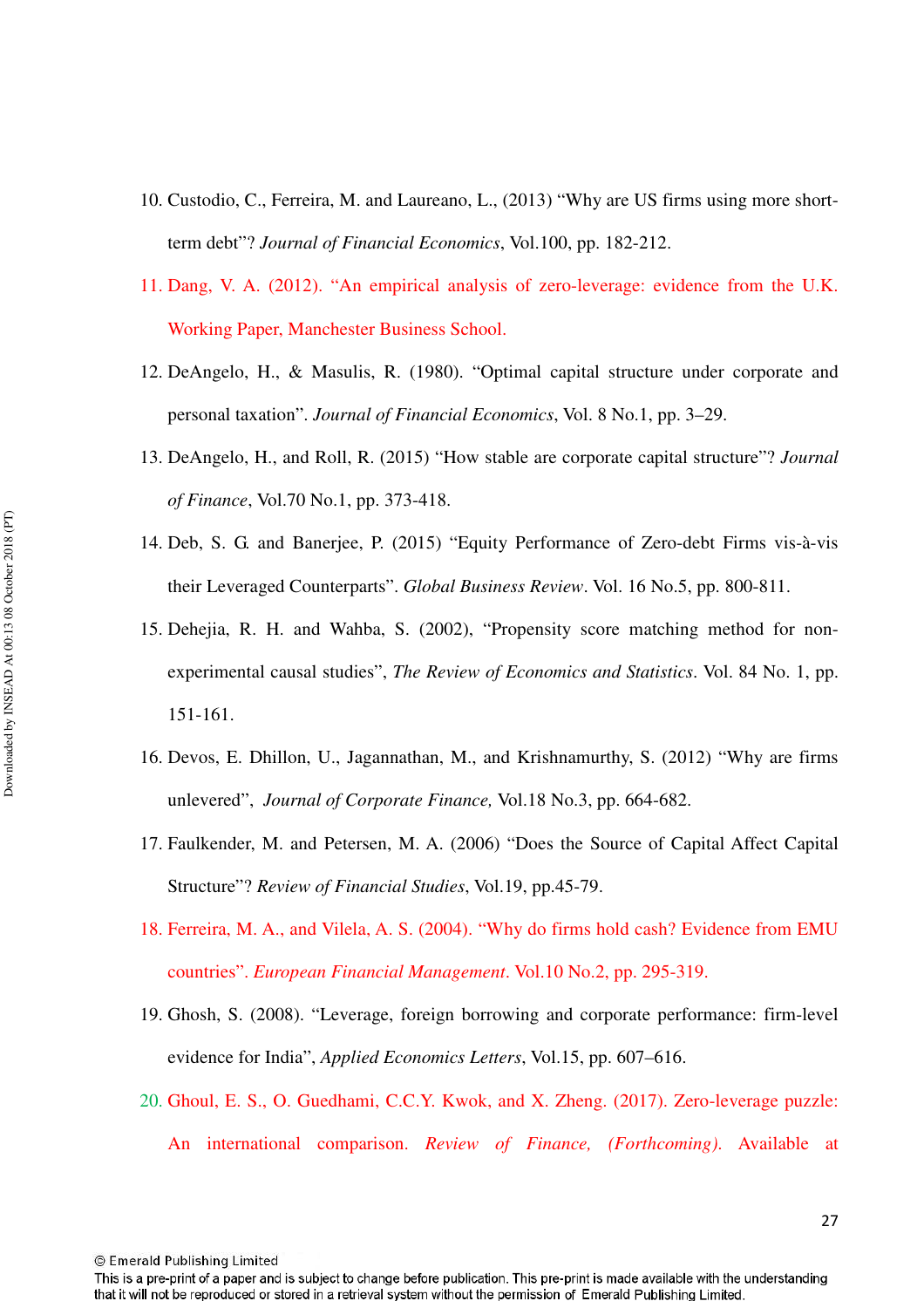SSRN: https://ssrn.com/abstract=2851302.

- 21. Goldstein, R., Ju, N., Leland, H., (2001). "An EBIT-based model of dynamic capital structure". *Journal of Business* Vol.74, pp. 483–512.
- 22. Graham, J. R. (2000)."How big are the tax benefits of debt", *Journal of Finance*, Vol.55 No. 5, pp.1901–1941.
- 23. Graham, J., R, Leary, M. T. and Roberts, R. M. (2015), "A Century of Capital Structure: The leveraging of Corporate America". *Journal of Financial Economics* Vol.118, pp. 658-683
- 24. Graham, J. and Leary M, (2011), "A review of empirical capital structure research and directions for the future", *American Review of Financial Economics*, Vol.3, pp.309-345.
- 25. Grossman. S. J. and Hart. O. D., (1986), "The cost and benefit of ownership: A theory of vertical and lateral integration", Journal of Political Economy, Vol. 94 No.4, pp.691-719.
- 26. Gupta, V., Hanges, P. J., and Dorfman, P. (2002), "Cultural clusters: methodology and findings". *Journal of World Business*. Vol. 37 No.1, pp. 11-15.
- 27. Harris, M. and Raviv, A. (1990), "Capital Structure and Informational Role of Debt", *Journal of Finance*, Vol.45, pp. 321-349.
- 28. Hofstede, G., and Bond, M. H. (1988). "The Confucius connection: from cultural roots to economic growth". *Organizational Dynamics*, Vol. 16 No.4, pp.5-21.
- 29. Jensen, M.C. (1986), "Agency cost of free cash flow, corporate finance and take over, *American Economic Review*, Vol. 76, pp. 323-329.
- 30. Jensen, M. and Meckling, W. (1976) "A theory of the firm: managerial behavior, agency costs and ownership structure", *Journal of Financial Economics,* Vol.3, pp. 305-360.

© Emerald Publishing Limited

28

This is a pre-print of a paper and is subject to change before publication. This pre-print is made available with the understanding that it will not be reproduced or stored in a retrieval system without the permission of Emerald Publishing Limited.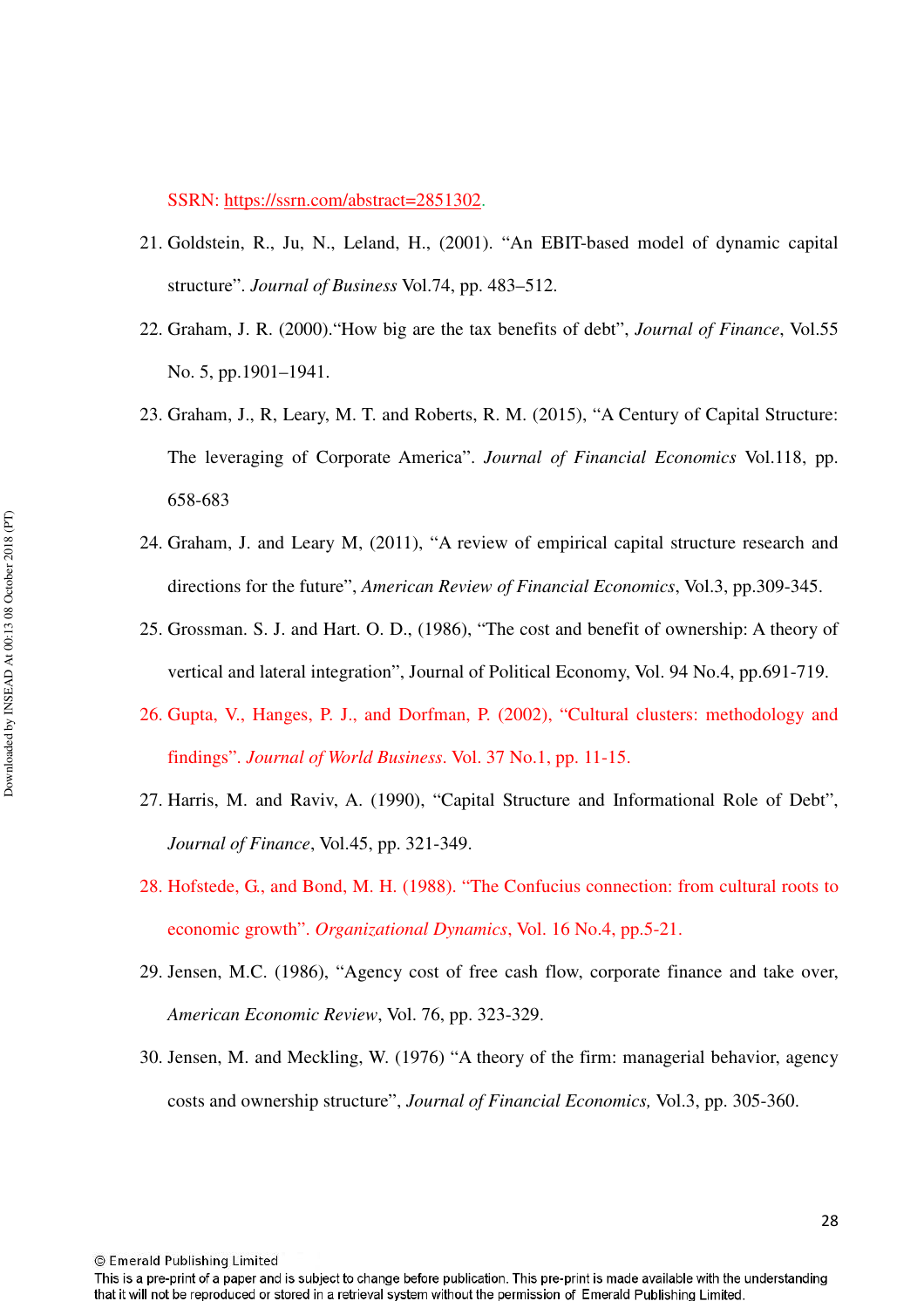- 31. Korajczyk, R. A.. and Levy, A. (2003), "Capital structure Choice: Macroeconomic Condition and Financial Constraints", *Journal of Financial Economics,* Vol.68, pp. 75- 109.
- 32. Kraus, A., &Litzenberger, R. H. (1973). "A state-preference model of optimal financial leverage". *Journal of Finance*, Vol.28 No. 4, pp. 911–922.
- 33. Lambrecht, B. M., and Pawlina, G. (2013). "A theory of new debt and transferable human capital". *Review of Finance*, Vol. 17 No 2, pp. 321-368.
- 34. Lee, H. and Moon, G. (2011). "The Long-Run Equity Performance of Zero-leverage Firms" *Managerial Finance*, Vol. 37 No. 10, pp 872-889.
- 35. Lee, Y., and Song, K. R. (2010). "Financial crisis and corporate cash holdings: Evidence from East Asian firms". European Financial Management Association Symposium, Renmin University, Beijing, China.
- 36. Lemmon, M.,Roberts, M., Zender ,J., (2008) "Back to the beginning; persistence and the cross section of corporate capital structure", *Journal of Finance*, Vol. 63, pp. 1575-1608.
- 37. Lemmon, L. and Zender ,J., (2010) "Debt capacity and test of capital structure theories, *Journal of Financial and Quantitative Analysis*", Vol. 45, pp. 1161-1187.
- 38. Majumdar, S. K., and Chhiber,P.,(1999), "Capital structure and performance: Evidence from a transition economy on an aspect of corporate governance", *Public Choice*, Vol.98, pp. 287-305.
- 39. Modigliani, F and Miller, M.H. (1958), "The cost of capital, corporation finance and the theory of investment", *American Economic Review*, Vol.48 No. 3, pp. 261-97.
- 40. Modigliani, F and Miller, M.H. (1963), "Corporate income tax and the cost of capital: A correlation", *American Economic Review*, Vol.53, pp. 433-43.

This is a pre-print of a paper and is subject to change before publication. This pre-print is made available with the understanding that it will not be reproduced or stored in a retrieval system without the permission of Emerald Publishing Limited.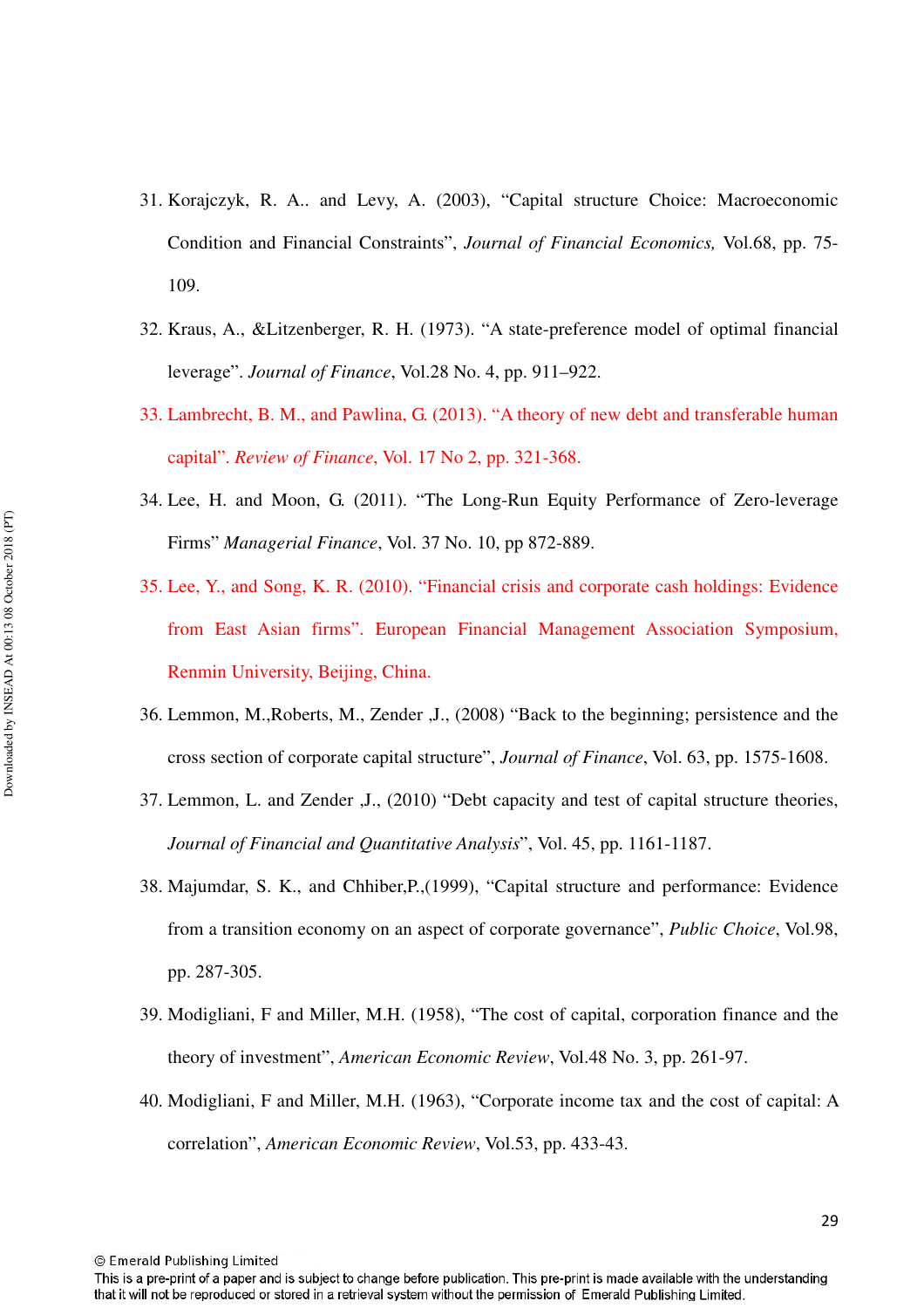- 41. Myers, S. (1984). "The capital structure puzzle". *Journal of Finance*, Vol.39, pp. 575- 592.
- 42. Myers, S. C. (1977), "Determinants of corporate borrowing, *Journal of Financial Economics*, Vol. 5, pp. 147-175.
- 43. Myers, S. and Majluf, N. (1984) "Corporate financing and investment decisions when firms have information that investors do not have", *Journal of Financial Economics* Vol. 13, pp. 187-221.
- 44. Penman, S. H., Richardson, S. A, and Tuna, I. (2007). "The Book-to-Price Effect in Stock Returns: Accounting for Leverage." *Journal of Accounting Research* Vol.45 No.2, pp 427-467.
- 45. Ross, S. A. (1977) "The determinant of financial structure: The incentive signaling approach". *Bell Journal of Economics* Vol.8, pp. 23-40.
- 46. Smith, C. L. and Warner, J. B. (1979) "Bankruptcy, secure debt and optimal capital structure: Comment", *Journal of Financial Economics* Vol. 6, pp. 247-25.
- 47. Strebulaev, I., and Yang, B. (2013), "The mystery of zero-leverage firms". *Journal of Financial Economics*. Vol.109. pp. 1-23.
- 48. Titus, M.A., (2007), "Detecting selection bias, using propensity score matching and estimating treatment effect: An application to the private returns to a Master's Degree"., *Research in Higher Education* , Vol. 48 No.4, pp. 487-521.
- 49. Tucker J. W. (2010), "Selection bias and econometric remedies in accounting and finance research", *Journal of Accounting Literature*. Vol.29 No. 1, pp. 31-57.
- 50. Tung, R. (2014)," Research on Asia: promise and perils ", *Journal of Asia Business Studies*, Vol. 8(3), pp. 189 – 192

© Emerald Publishing Limited

30

This is a pre-print of a paper and is subject to change before publication. This pre-print is made available with the understanding that it will not be reproduced or stored in a retrieval system without the permission of Emerald Publishing Limited.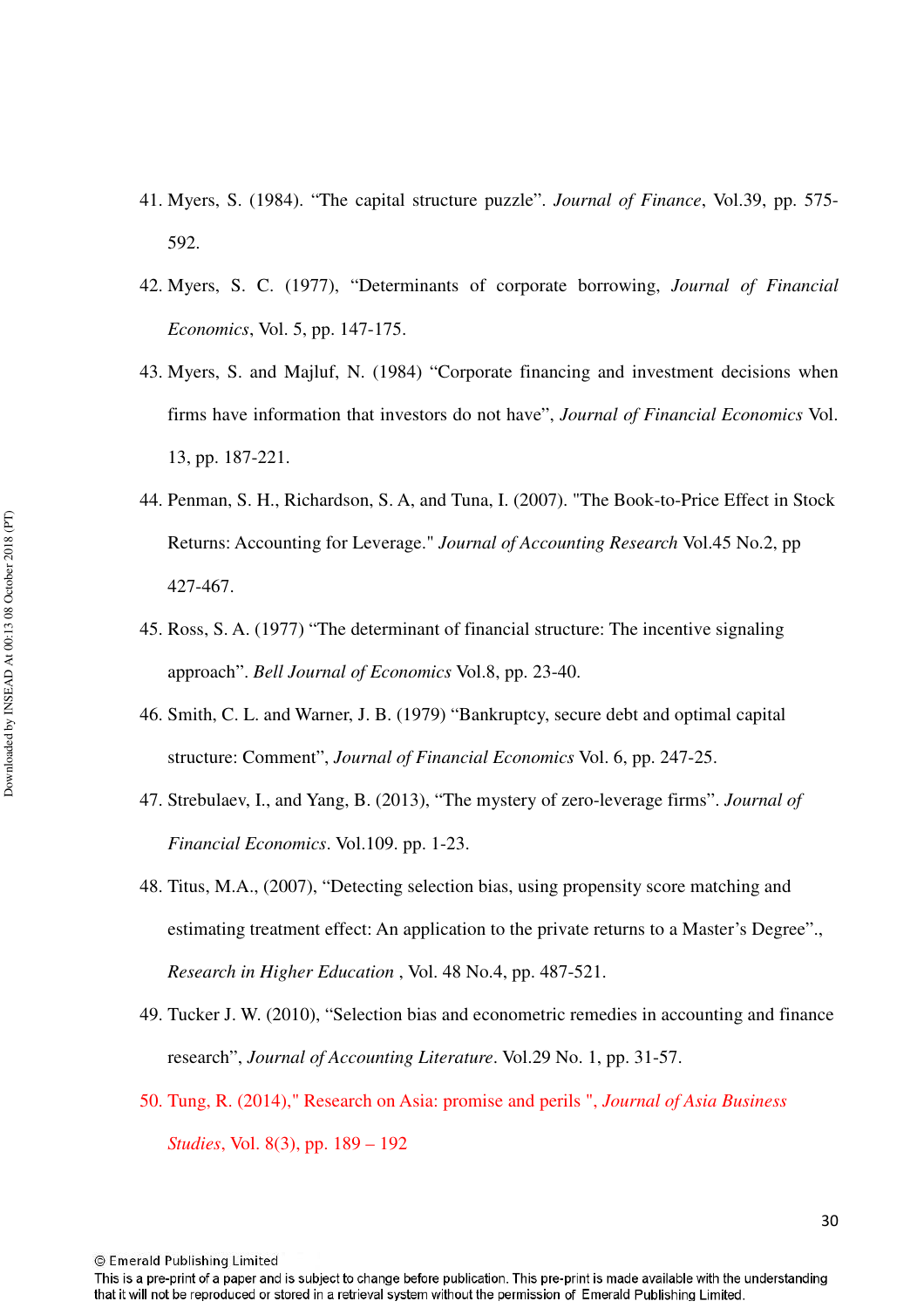- 51. Wasiuzzaman, S. (2014). "Analysis of corporate cash holdings of firms in Malaysia". *Journal of Asian Business Studies*. Vol.8 No. 2, pp. 118-135
- 52. Yasser, Q. R. & Mamun, A. A. (2015), "Effect of Ownership concentration on firm performance: Pakistani evidence." *Journal of Asian Business Studies*, Vol.9 No.2, pp.162- 176.
- 53. Zaher, Tarek S. (2010)"Performance of debt free firms." *Managerial finance,* Vol. 36 No. 6, pp. 491-501.

## **Appendix 1: Prevailing interest rates in some of the major economies globally.**

| Country                  | Current Rate $(\% )$ | Country       | Current Rate $(\% )$ |
|--------------------------|----------------------|---------------|----------------------|
| United States of America | 0.50                 | India         | 6.25                 |
| Australia                | 1.50                 | Russia        | 10.00                |
| South Korea              | 1.25                 | <b>Brazil</b> | 14.00                |
| <b>Great Britain</b>     | 0.25                 | China         | 4.35                 |
| Canada                   | 0.50                 | South Africa  | 7.00                 |
| Europe (ECB)             | 0.00                 | Indonesia     | 6.50                 |
| Japan                    | 0.00                 | Mexico        | 4.75                 |
| New Zealand              | 1.75                 | Turkey        | 7.50                 |
| Israeli                  | 1.00                 | Chile         | 3.50                 |

Source: http://www.global-rates.com/interest-rates/central-banks/central-banks.aspx (accessed on November 14th, 2016)

#### **Appendix 2: Prevailing corporate tax rates for Asian countries during 2015-16**

| Country    | Corporate Tax Rate $(\%)$ | Country               | Corporate Tax Rate $(\%)$ |
|------------|---------------------------|-----------------------|---------------------------|
| Bangladesh | 25%                       | Malaysia              | 24%                       |
| Cambodia   | 20%                       | Myanmar               | 25%                       |
| China      | 25%                       | Philippines           | 30%                       |
| Hong Kong  | 16.5%                     | Pakistan              | 32%                       |
| India      | 34.6%                     | Singapore             | 17%                       |
| Indonesia  | 25%                       | Sri Lanka             | 28%                       |
| Japan      | 30.86%                    | Thailand              | 20%                       |
| S. Korea   | 22%                       | Vietnam               | 22%                       |
|            |                           | Asian Average 21.92%  |                           |
|            |                           | Global Average 23.62% |                           |

Source: https://home.kpmg.com/xx/en/home/services/tax/tax-tools-and-resources/tax-ratesonline/corporate-tax-rates-table.html (accessed on December 14th, 2016)

© Emerald Publishing Limited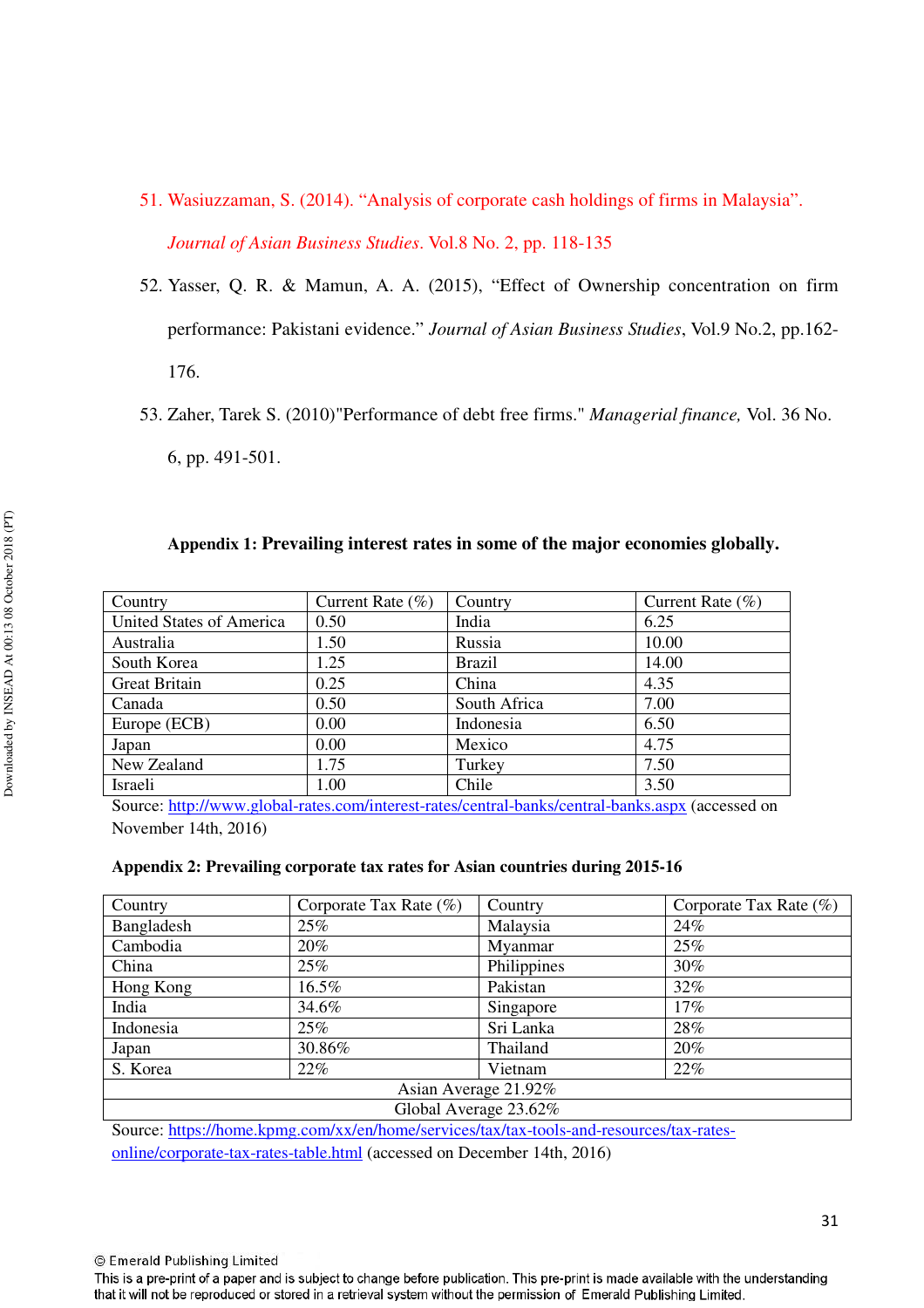#### **Table 1a: Year-wise sample distribution**

This table shows the year wise breakup of the entire sample firms for which we have data to calculate the performance of almost zero leverage firms (AZL) and their control counterparts from year 1998 to 2014. The size of the sample firms is measured by average book value of assets, while the age is measured by the number of years since inception of the firm till the point of analysis.

| <b>Sample firms</b> |                |                                                                |                                           |                |                | <b>Control Firms</b>                                           |                                          |                |
|---------------------|----------------|----------------------------------------------------------------|-------------------------------------------|----------------|----------------|----------------------------------------------------------------|------------------------------------------|----------------|
| Year                | No of<br>firms | No. of<br><b>Industries</b><br>(2 digit<br><b>NIC</b><br>Code) | <b>Size</b><br>(million<br>$\mathbf{Rs})$ | Average<br>Age | No of<br>firms | No. of<br><b>Industries</b><br>(2 digit<br><b>NIC</b><br>Code) | <b>Size</b><br>(million<br>$\mathbf{Rs}$ | Average<br>Age |
| 1998                | $\overline{2}$ | $\overline{2}$                                                 | 1455.85                                   | 28             | 15             | $\overline{2}$                                                 | 1245.47                                  | 24             |
| 1999                | $\tau$         | $\overline{7}$                                                 | 14775.21                                  | 27             | 33             | $\overline{7}$                                                 | 14030.51                                 | 26             |
| 2000                | 9              | 9                                                              | 12343.8                                   | 19             | 44             | 9                                                              | 11510.45                                 | 14             |
| 2001                | 10             | 9                                                              | 3320.76                                   | 32             | 41             | 9                                                              | 2556.80                                  | 23             |
| 2002                | 14             | 12                                                             | 6021.42                                   | 27             | 70             | 12                                                             | 4378.59                                  | 18             |
| 2003                | 20             | 16                                                             | 10840.19                                  | 37             | 100            | 16                                                             | 9922.87                                  | 23             |
| 2004                | 18             | 13                                                             | 4627.02                                   | 28             | 83             | 13                                                             | 4077.14                                  | 15             |
| 2005                | 20             | 16                                                             | 11268.12                                  | 35             | 96             | 16                                                             | 9639.81                                  | 31             |
| 2006                | 21             | 18                                                             | 10096.12                                  | 38             | 97             | 18                                                             | 8896.28                                  | 26             |
| 2007                | 25             | 20                                                             | 5121.94                                   | 32             | 114            | 20                                                             | 4557.06                                  | 18             |
| 2008                | 24             | 16                                                             | 8638.79                                   | 26             | 103            | 16                                                             | 7464.33                                  | 8              |
| 2009                | 27             | 17                                                             | 21006.6                                   | 27             | 132            | 17                                                             | 18510.14                                 | 21             |
| 2010                | 26             | 17                                                             | 17997.9                                   | 31             | 127            | 17                                                             | 15705.03                                 | 24             |
| 2011                | 37             | 22                                                             | 7885.37                                   | 30             | 167            | 22                                                             | 6678.43                                  | 22             |
| 2012                | 11             | 8                                                              | 29154.5                                   | 30             | 48             | 8                                                              | 25639.85                                 | 26             |
| 2013                | 9              | 7                                                              | 30729.83                                  | 34             | 45             | 7                                                              | 22740.14                                 | 31             |
| 2014                | 9              | 7                                                              | 4721.85                                   | 31             | 45             | 7                                                              | 3534.57                                  | 17             |
| <b>Total</b>        | 289            | 216                                                            | 11765.02                                  | 30.13          | 1360           | 216                                                            | 10063.97                                 | 21.59          |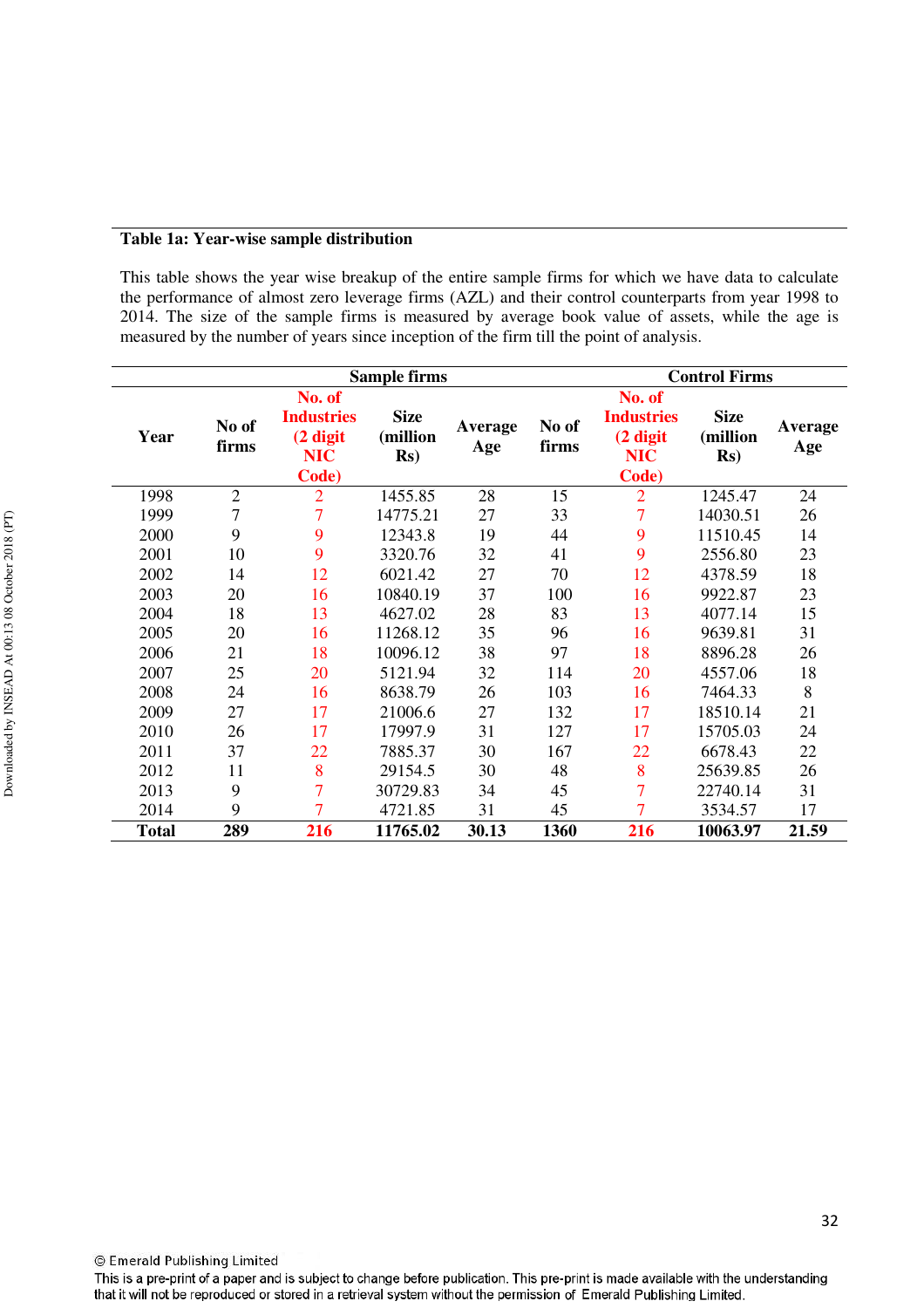# **Table 1b: List of industries from where the sample and control firms were drawn for the analysis.**

This table shows the name of the industries considered for our sample as well as for control group based on 2-digit NIC Code.

| <b>Sl</b>      |                                                                                  | <b>Two digit</b> |
|----------------|----------------------------------------------------------------------------------|------------------|
| No.            | <b>Industry group</b>                                                            | <b>NIC Code</b>  |
| $\mathbf{1}$   | Processed foods                                                                  | 10               |
| $\overline{2}$ | Beer & alcohol                                                                   | 11               |
| 3              | <b>Tobacco</b> products                                                          | 12               |
| $\overline{4}$ | Diversified cotton textile                                                       | 13               |
| 5              | Readymade garments                                                               | 14               |
| 6              | Paper products                                                                   | 17               |
| $\overline{7}$ | Lubricants, etc.                                                                 | 19               |
| 8              | Cosmetics, toiletries, soaps & detergents, Other Chemicals                       | 20               |
| 9              | Drugs & pharmaceuticals                                                          | 21               |
| 10             | Plastic films & flexible packaging, tube, pipes                                  | 22               |
| 11             | Cement                                                                           | 23               |
| 12             | Glass & glassware                                                                | 23               |
| 13             | Aluminum products, Casting & forgings, Steel & copper, Ferro alloys, Sponge iron | 24               |
| 14             | <b>Metal products</b>                                                            | 25               |
| 15             | Computers, peripherals & storage devices                                         | 26               |
| 16             | Misc. electrical machinery, Wires & cables                                       | 27               |
| 17             | Diversified machinery, equipments $&$ tools                                      | 28               |
| 18             | Two & three wheelers                                                             | 30               |
| 19             | Gems & jewellery                                                                 | 32               |
| 20             | Diversified                                                                      | 34               |
| 21             | <b>Electricity</b> generation                                                    | 35               |
| 22             | Housing construction                                                             | 41               |
| 23             | <b>Industrial construction</b>                                                   | 42               |
| 24             | <b>Trading</b>                                                                   | 46               |
| 25             | <b>Retail trading</b>                                                            | 47               |
| 26             | <b>Transport logistics services</b>                                              | 49               |
| 27             | Air transport services                                                           | 51               |
| 28             | LNG storage & distribution                                                       | 52               |
| 29             | Hotels & restaurants                                                             | 55               |
| 30             | Production & distribution of films                                               | 59               |
| 31             | <b>Telecommunication services</b>                                                | 61               |
| 32             | Computer software                                                                | 62               |
| 33             | <b>ITES</b>                                                                      | 63               |
| 34             | <b>Securities broking</b>                                                        | 66               |
| 35             | <b>Commercial complexes</b>                                                      | 68               |
| 36             | <b>Business consultancy</b>                                                      | 70               |
| 37             | Granite                                                                          | 81               |
| 38             | Education                                                                        | 85               |
| 39             | <b>Health services</b>                                                           | 86               |
| 40             | Animation content provider                                                       | 93               |

Downloaded by INSEAD At 00:13 08 October 2018 (PT) Downloaded by INSEAD At 00:13 08 October 2018 (PT)

33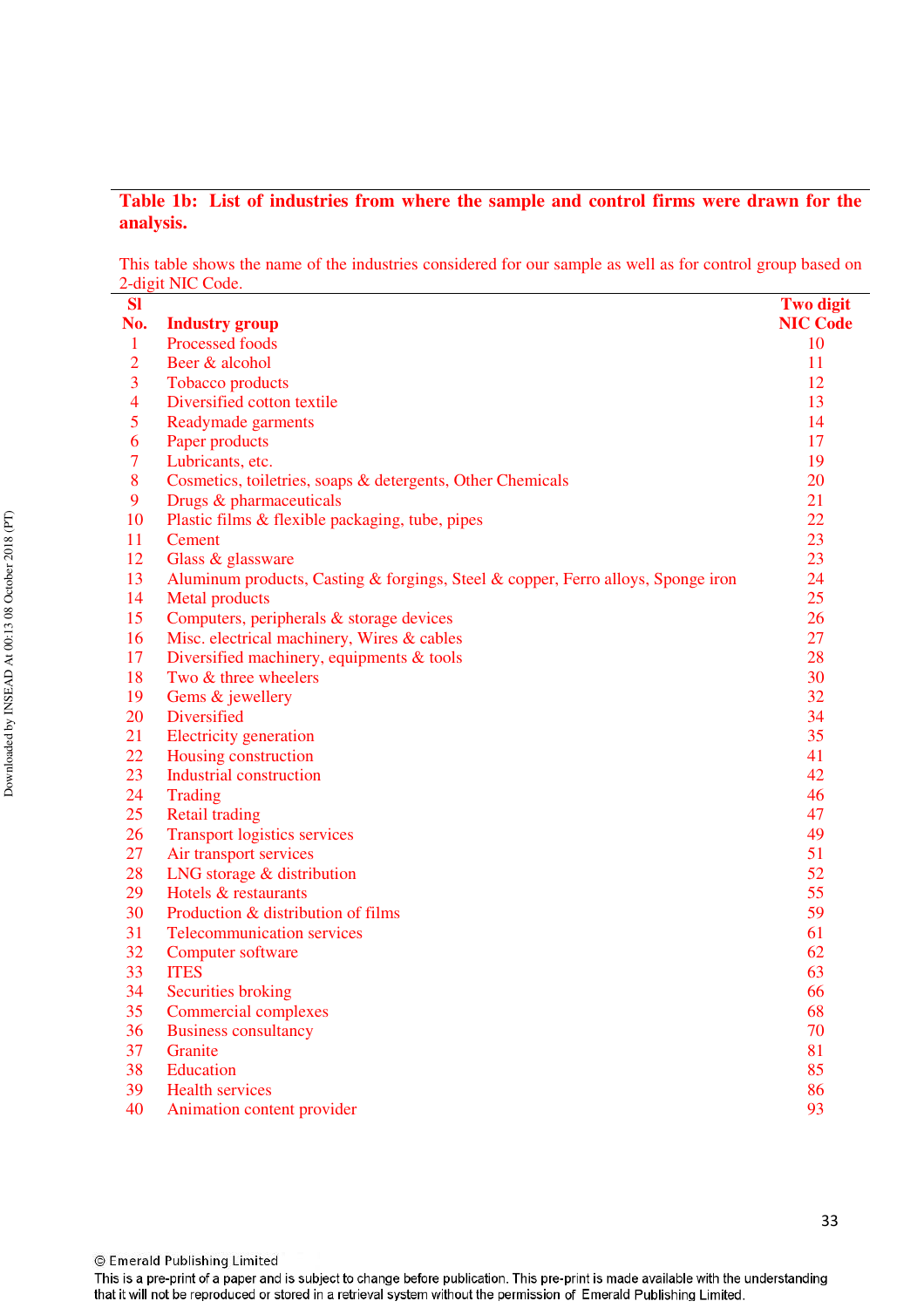#### **Table 2: RMAR and RBAHR of Almost Zero Leverage, zero-leverage and Control firms**

The numbers in the cells indicate the differential mean one year and two year RMAR and RBAHRs for the AZLs vis-à-vis their control groups . The numbers in the parenthesis indicate the differential mean one year and two year RMAR and RBAHRs for the ZLs vis-à-vis their control groups. The firm level RMARs and RBAHRs are found and then pooled mean over all the years included in the respective periods mentioned are taken. The t stats with \*\* indicates significance at 5% and below and \* indicates significance at 10%.

|                   | RMAR-1YR    | RMAR-2YRS   | RBAHR-1YR   | RBAHR-2YRS  |
|-------------------|-------------|-------------|-------------|-------------|
| Overall Period    | $1.34\%*$   | $-0.45\%$   | $1.29\%*$   | $1.04\%*$   |
|                   | $(1.19\%)*$ | $(-0.38\%)$ | $(1.14\%)*$ | $(0.92\%)*$ |
| <b>BULL</b> years | $1.11\%*$   | $-0.83\%$   | $1.76\%*$   | $-0.76\%$   |
|                   | $(1.06\%)*$ | $(-0.92\%)$ | $(1.81)$ *  | $(-0.63\%)$ |
| <b>BEAR Years</b> | $1.67\%*$   | $0.11\%$ *  | $0.63\%*$   | $0.99\%*$   |
|                   | $1.58\%*$   | $0.08\%$    | $0.60\%$ *  | $0.92\%*$   |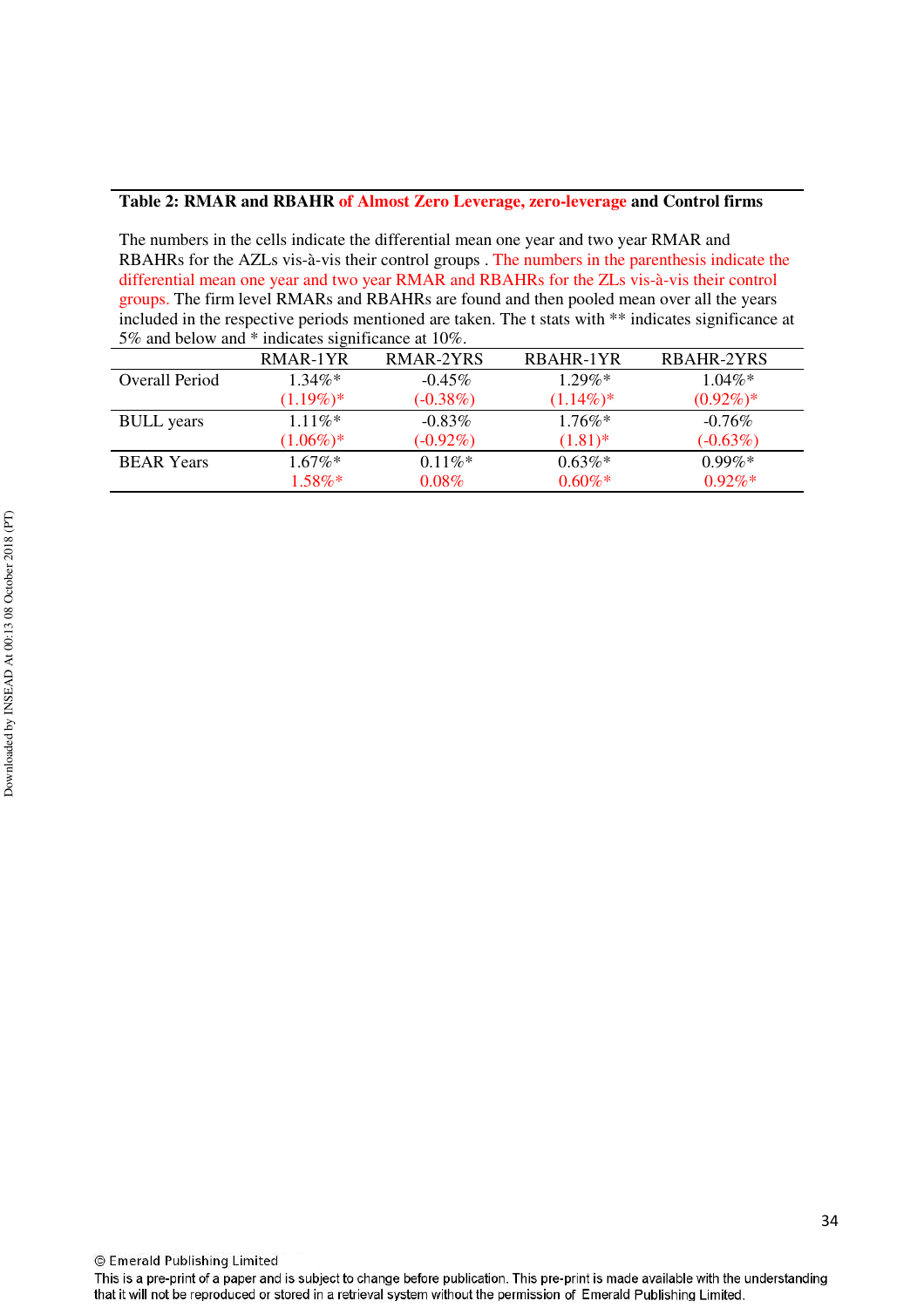#### **Table 3: Asset-beta of AZL firms**

This table presents the asset betas of the AZL firms on an absolute as well as industry adjusted basis for the 5 years (- 2 to +2) around the year '0' when it became AZL. **\*\*** indicates statistical significance at 5% or less while \* indicates statistical significance at 10%

|                    | Year<br>$(-2)$ | Year<br>$(-1)$ | Year<br>(0) | <b>Mean Pre</b><br><b>AZLyears</b> | Year<br>$(+1)$ | Year<br>$(+2)$ | <b>Mean Post</b><br><b>AZLyears</b> |
|--------------------|----------------|----------------|-------------|------------------------------------|----------------|----------------|-------------------------------------|
| <b>Asset Beta-</b> |                |                |             |                                    |                |                |                                     |
| absolute           | 0.743          | 0.762          | 0.776       | 0.753                              | $0.811*$       | $0.805*$       | $0.808*$                            |
| <b>Asset Beta-</b> |                |                |             |                                    |                |                |                                     |
| industry           |                |                |             |                                    |                |                |                                     |
| adjusted           | 0.136          | 0.141          | 0.155       | 0.139                              | $0.238*$       | $0.192**$      | $0.215*$                            |

**Panel A: Asset-beta of AZLs in and around the '0 year (absolute values)** 

|  |  |  |  |  |  |  |  |  | Panel B: Change in asset-beta of AZLs in and around the '0 year (absolute values) |  |
|--|--|--|--|--|--|--|--|--|-----------------------------------------------------------------------------------|--|
|--|--|--|--|--|--|--|--|--|-----------------------------------------------------------------------------------|--|

|                    | Year<br>$(-2 \text{ to } 0)$ | Year<br>(-1 to 0) | Year<br>$\boldsymbol{0}$ | <b>Mean Pre</b><br><b>AZLyears</b> | Year<br>$(0 to +1)$ | Year<br>$(0 to +2)$ | <b>Mean Post</b><br><b>AZLyears</b> |
|--------------------|------------------------------|-------------------|--------------------------|------------------------------------|---------------------|---------------------|-------------------------------------|
| <b>Asset Beta-</b> |                              |                   |                          |                                    |                     |                     |                                     |
| absolute           | 0.033                        | 0.014             | 0.776                    | 0.024                              | $0.035*$            | $0.029**$           | $0.032*$                            |
| <b>Asset Beta-</b> |                              |                   |                          |                                    |                     |                     |                                     |
| industry           |                              |                   |                          |                                    |                     |                     |                                     |
| adjusted           | 0.274                        | 0.266             | 0.255                    | 0.270                              | $0.083**$           | $0.037**$           | $0.600*$                            |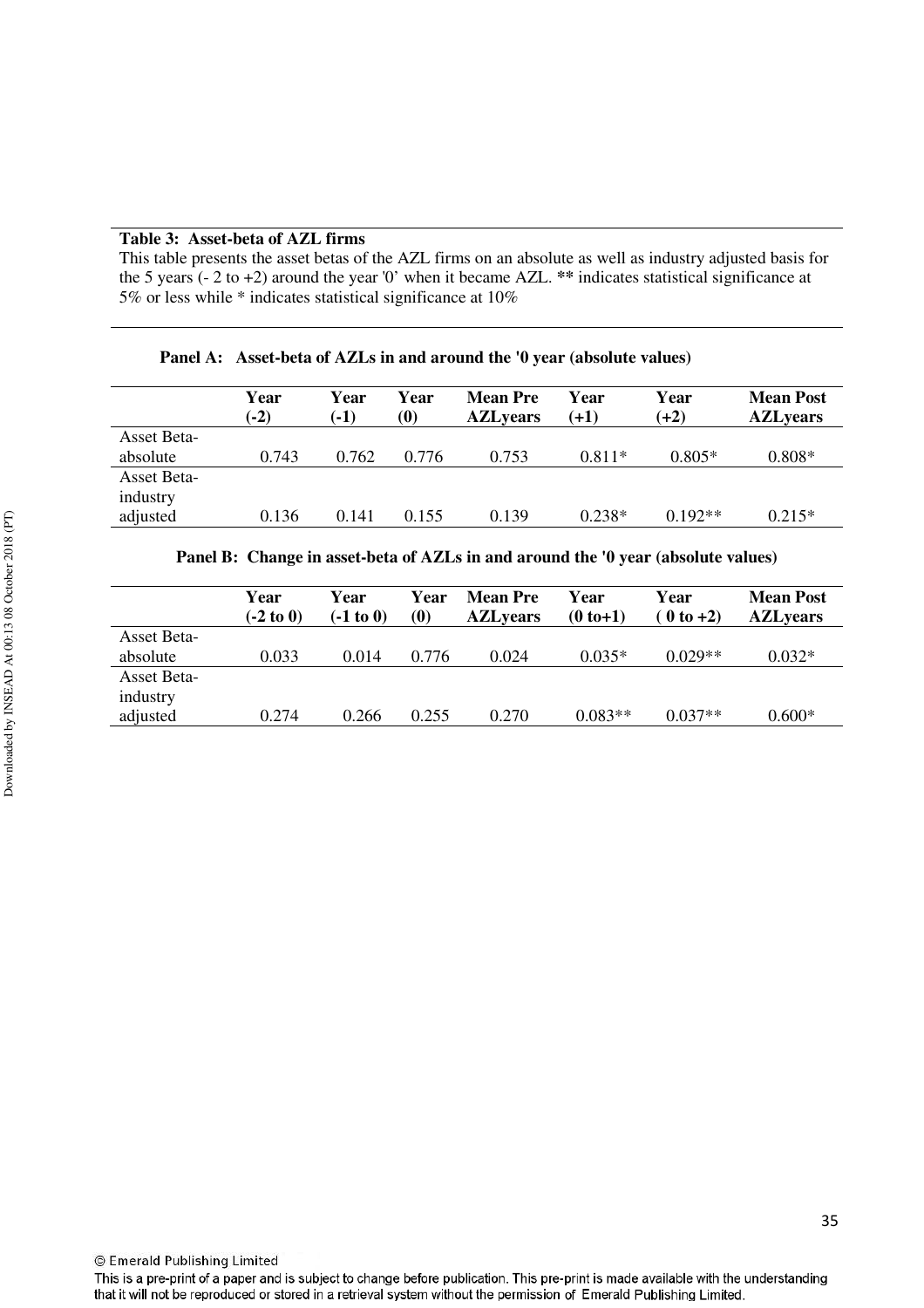## **Table 4: Operating Performance(absolute) of AZL firms and Control firms**

This table presents the statistics for the operating performance of the AZL firms in terms of the ratio of the operating cash flows to book value of assets for the 5 years ( - 2 to +2 ) around the year '0' when it became AZL.**\*\*** indicates statistical significance at 5% or less while \* indicates statistical significance at 10%

| Panel A: Operating Performance of AZLs in and around the '0 year (absolute values)            |             |             |            |                  |             |             |                  |  |  |  |
|-----------------------------------------------------------------------------------------------|-------------|-------------|------------|------------------|-------------|-------------|------------------|--|--|--|
|                                                                                               | Year        | Year        | Year       | <b>Mean Pre</b>  | Year        | Year        | <b>Mean post</b> |  |  |  |
|                                                                                               | $(-2)$      | $(-1)$      | (0)        | <b>AZL</b> years | $(+1)$      | $(+2)$      | <b>AZL</b> years |  |  |  |
| <b>OCF/BVTA-</b>                                                                              |             |             |            |                  |             |             |                  |  |  |  |
| Overall                                                                                       | $0.035*$    | 0.031       | 0.073      | 0.033            | $0.080*$    | $0.372**$   | 0.226            |  |  |  |
| <b>OCF/BVTA-Bull</b>                                                                          |             |             |            |                  |             |             |                  |  |  |  |
| periods                                                                                       | 0.043       | 0.039       | 0.075      | 0.041            | $0.065**$   | $0.552**$   | 0.308            |  |  |  |
| <b>OCF/BVTA-Bear</b>                                                                          |             |             |            |                  |             |             |                  |  |  |  |
| Periods                                                                                       | 0.083       | 0.053       | 0.069      | 0.068            | 0.105       | $0.066*$    | 0.085            |  |  |  |
| Panel B: Operating Performance of AZLs in and around the '0 year (industry adjusted values)   |             |             |            |                  |             |             |                  |  |  |  |
|                                                                                               |             |             |            | <b>Mean</b>      |             |             |                  |  |  |  |
|                                                                                               |             |             |            | pre AZL          |             |             | <b>Mean Post</b> |  |  |  |
|                                                                                               | Year $(-2)$ | Year $(-1)$ | Year $(0)$ | years            | Year $(+1)$ | Year $(+2)$ | <b>AZL</b> years |  |  |  |
| <b>OCF/BVTA-</b>                                                                              |             |             |            |                  |             |             |                  |  |  |  |
| Overall                                                                                       | 0.011       | 0.015       | 0.012      | $-0.013$         | $0.029**$   | $0.281**$   | 0.155            |  |  |  |
| <b>OCF/BVTA-Bull</b>                                                                          |             |             |            |                  |             |             |                  |  |  |  |
| periods                                                                                       | $0.027*$    | 0.001       | 0.041      | $-0.014$         | 0.005       | $0.443**$   | 0.224            |  |  |  |
| <b>OCF/BVTA-Bear</b>                                                                          |             |             |            |                  |             |             |                  |  |  |  |
| Periods                                                                                       | $0.022*$    | 0.001       | 0.055      | 0.012            | $0.065*$    | 0.004       | 0.035            |  |  |  |
| Panel C: Change in Operating Performance of AZLs in and around the '0 year (absolute values)  |             |             |            |                  |             |             |                  |  |  |  |
| <b>Mean</b><br><b>Mean</b>                                                                    |             |             |            |                  |             |             |                  |  |  |  |
|                                                                                               |             |             |            |                  |             |             |                  |  |  |  |
|                                                                                               | Year        | Year        | Year       | Pre AZL          | Year        | Year        | Post AZL         |  |  |  |
|                                                                                               | $(-2 to 0)$ | $(-1 to 0)$ | (0)        | years            | $(0 to +1)$ | $(0 to +2)$ | years            |  |  |  |
| <b>OCF/BVTA-</b>                                                                              |             |             |            |                  |             |             |                  |  |  |  |
| Overall                                                                                       | 0.014       | 0.010       | 0.073      | 0.012            | $0.299**$   | 0.007       | 0.153            |  |  |  |
| <b>OCF/BVTA-Bull</b>                                                                          |             |             |            |                  |             |             |                  |  |  |  |
| periods                                                                                       | $0.011*$    | $0.082**$   | 0.075      | 0.047            | $0.011*$    | $0.477**$   | 0.233            |  |  |  |
| <b>OCF/BVTA-Bear</b>                                                                          |             |             |            |                  |             |             |                  |  |  |  |
| Periods                                                                                       | $0.024*$    | 0.002       | 0.069      | 0.013            | $0.036**$   | $0.004*$    | 0.016            |  |  |  |
| Panel D: Change in Operating Performance of AZLs in and around the '0 year (industry adjusted |             |             |            |                  |             |             |                  |  |  |  |
|                                                                                               |             |             |            | values)          |             |             |                  |  |  |  |
|                                                                                               |             |             |            | <b>Mean</b>      |             |             |                  |  |  |  |
|                                                                                               | Year        | Year        |            | Pre AZL          | Year        | Year        | <b>Mean Post</b> |  |  |  |
|                                                                                               | $(-2 to 0)$ | $(-1 to 0)$ | Year(0)    | years            | $(0 to +1)$ | $(0 to +2)$ | <b>AZL</b> years |  |  |  |
| <b>OCF/BVTA-</b>                                                                              |             |             |            |                  |             |             |                  |  |  |  |
| Overall                                                                                       | 0.023       | $0.027*$    | 0.012      | 0.025            | $0.033*$    | $0.285**$   | 0.159            |  |  |  |
| <b>OCF/BVTA-Bull</b>                                                                          |             |             |            |                  |             |             |                  |  |  |  |
| periods                                                                                       | $0.031*$    | $0.387**$   | 0.041      | 0.209            | $0.046*$    | $0.484**$   | 0.265            |  |  |  |
| <b>OCF/BVTA-Bear</b><br>Periods                                                               | 0.027       | 0.009       | 0.055      | 0.018            | 0.010       | $0.051**$   | 0.020            |  |  |  |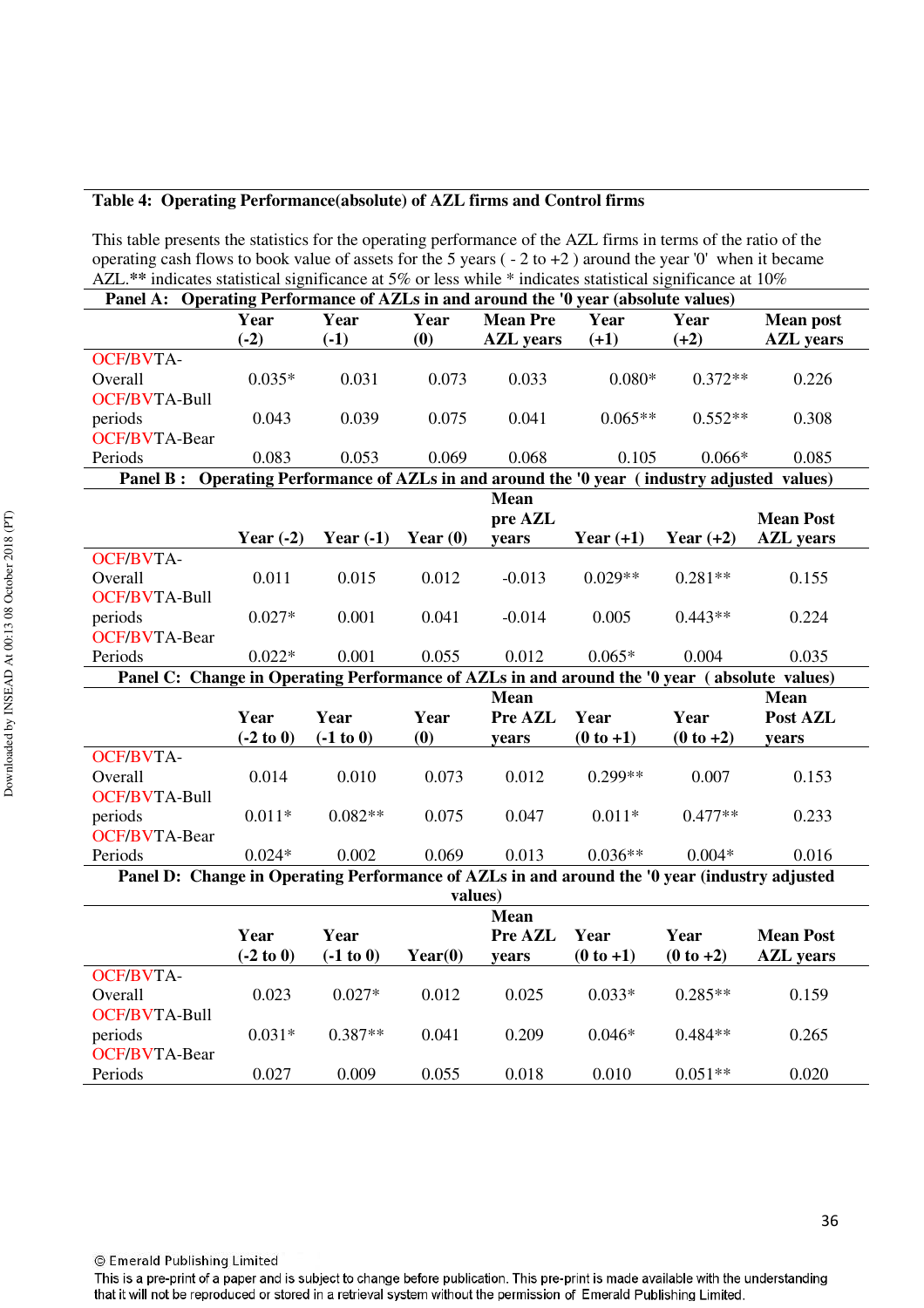#### **Table 5: Results of the regression models**

This table shows the results of the estimated OLS regression models where change in the RMAR and RBAHR is the dependent variable and change in asset beta and change in operating performance are the independent variables respectively. The slope coefficients of the independent variables are reported in the table. \*\* implies significant at 5% or less while \* indicates significant at 10% or less.

| <b>Dependent Variable</b>      |       | $\Delta$ RMAR <sub>i.0.k</sub> |         | $\Delta$ RBAHR <sub>i.0.i</sub> |
|--------------------------------|-------|--------------------------------|---------|---------------------------------|
| <b>Model</b>                   | $[1]$ | $[2]$                          | [3]     | $[4]$                           |
| <b>Change Asset Betas from</b> |       |                                |         |                                 |
| 0 to $+1$ year                 | 0.15  |                                | $0.34*$ |                                 |
| <b>Change Asset Betas from</b> |       |                                |         |                                 |
| 0 to $+2$ year                 | 0.13  |                                | $0.27*$ |                                 |
| <b>Change Operating</b>        |       |                                |         |                                 |
| Performances from 0 to         |       |                                |         |                                 |
| $+1$ year                      |       | $0.27*$                        |         | $0.38**$                        |
| <b>Change Operating</b>        |       |                                |         |                                 |
| Performances from 0 to         |       |                                |         |                                 |
| $+2$ year                      |       | 0.15                           |         | $0.33*$                         |
|                                |       |                                |         |                                 |